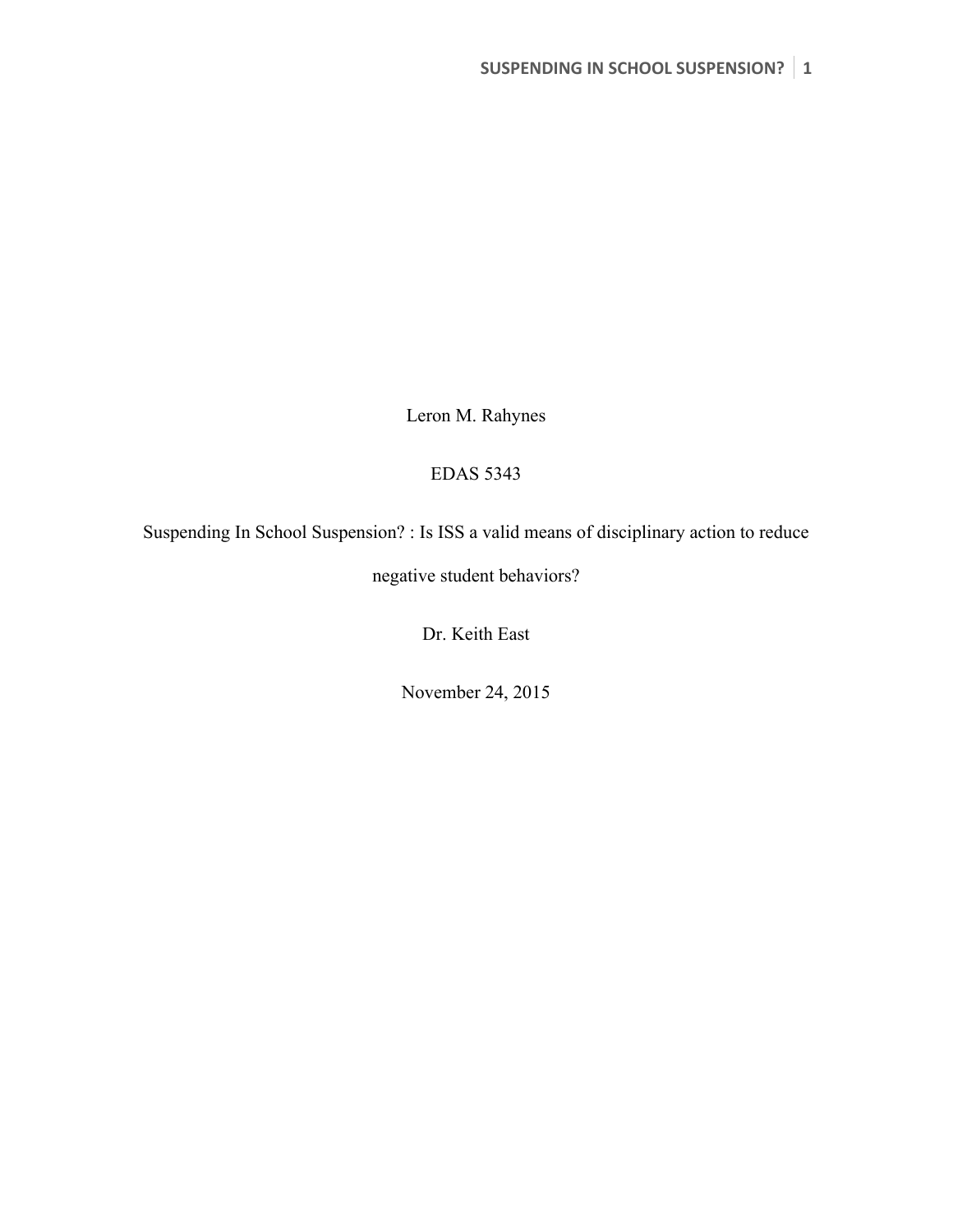#### Abstract

This paper explored whether or not In School Suspensions (ISS) is effective in reducing student behavioral problems. Research was conducted with  $6-8<sup>th</sup>$  grade students in a rural middle school in the upstate of South Carolina for the purposes of determining if ISS, in its current design a viable and effective method to reduce negative student behaviors. The study concluded that it was not an effective method for reduction of negative student behaviors and that an overwhelming majority of students assigned ISS throughout the 2014-2015 school year could be demographically profiled as male  $7<sup>th</sup>$  grade students receiving a regular education curriculum. This study provides valuable information, perspective, and an eye opening picture into one of the most commonly used forms of discipline in middle and high schools across the nation.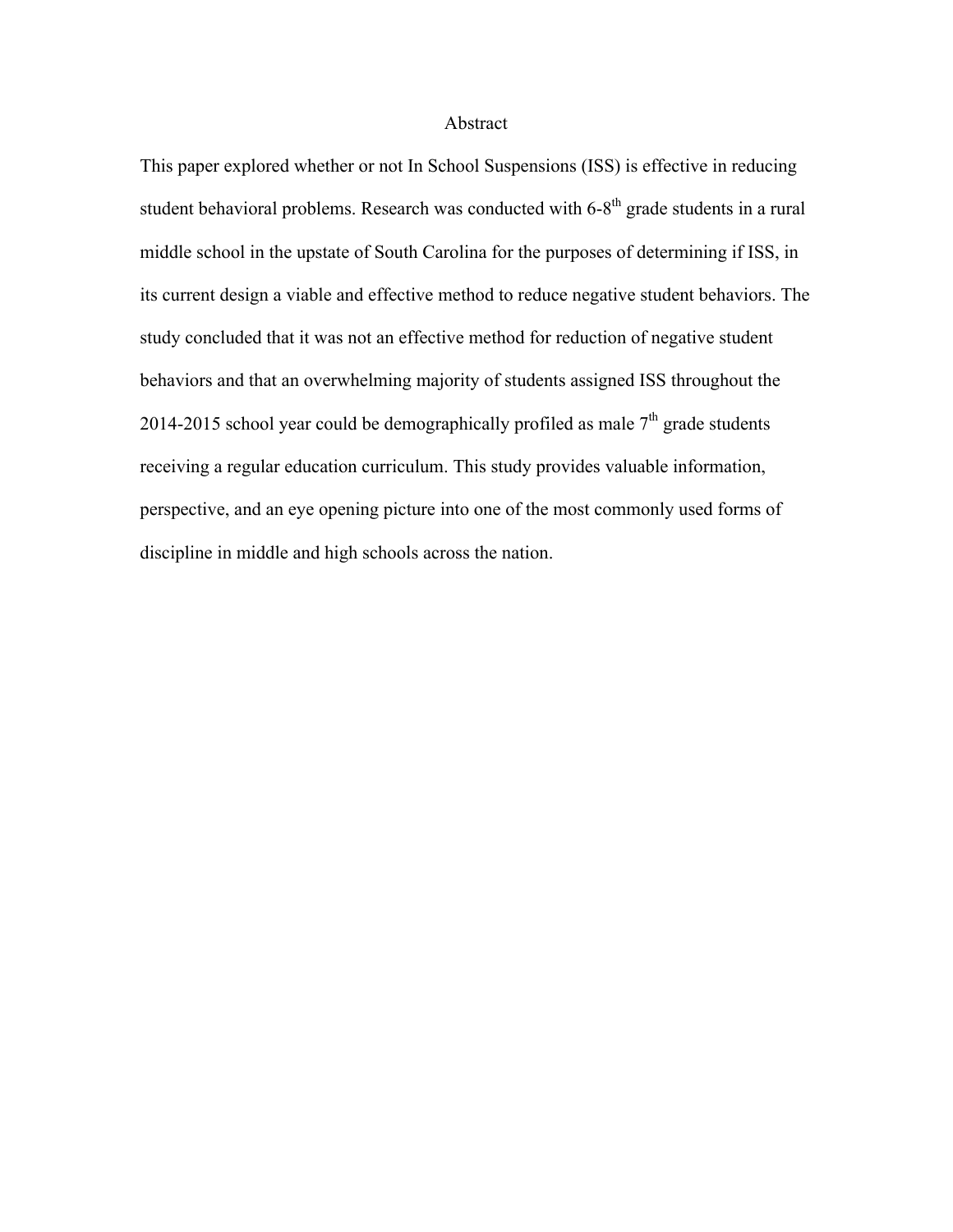## **Table of Contents**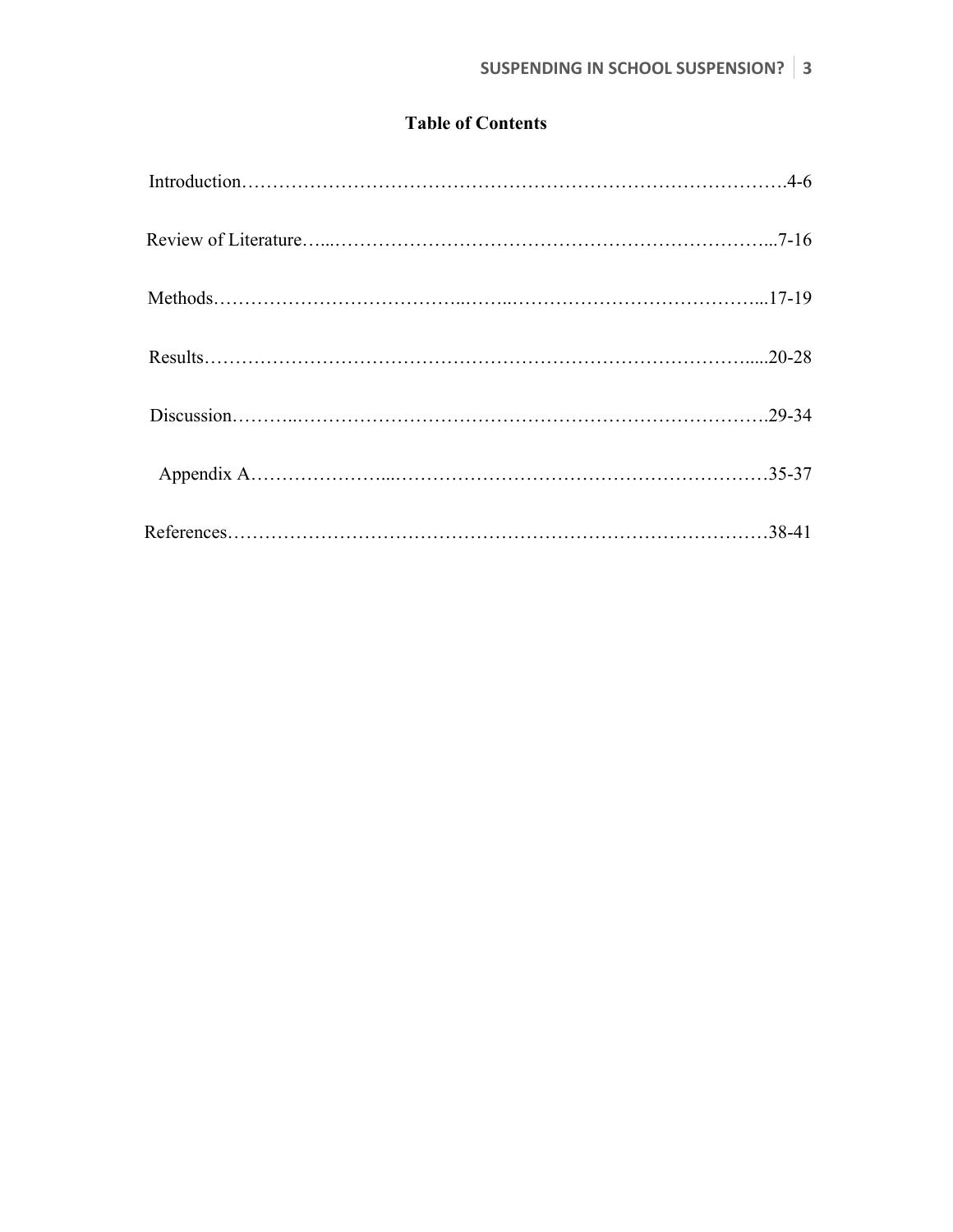Discipline in education has evolved very much throughout our human existence. It has evolved from the floggings in early England, forever expulsions in India, mouths being washed out with soap for foul language in the US, to the after school detentions of today. What has guided this transition is the questionable nature of the various methods and their effectiveness. Some measures that are being used today still raise viable questions. In school suspension (ISS) has long been used as an alternative to out of school suspension (OSS) for student behaviors. Proponents of ISS argue that it is a better means of disciplinary action than OSS because students are still at the school and can be sent work to complete throughout the day. Others say that it is still not a good means of disciplinary action because students still miss out on direct instruction.

## **Statement of the Problem**

Previous studies have shown a direct link between student achievement and actual time spent receiving direct instruction. According to state regulations students must have 120 days of "seat time" (classroom instruction) in order to receive a unit of credit. Although excused and still counted, time in ISS or OSS can substantially reduce the amount of time a student spends under direct instruction. Time away from the classroom can be attributed to many different factors connected to at-risk youth. Graduation rates, Special Education population, and incarceration rates all have ties to student attendance. Lack of classroom instruction not only leads to lower achievement but in some cases in contributes to a cycle of negative behaviors due to disengagement and more instances of ISS and OSS. This correlational study is a body of research in response to concerns to an overwhelming amount of recidivism in the In School Suspension (ISS) program at Gable Middle School (GMS) in Roebuck, South Carolina. This disciplinary measure in essence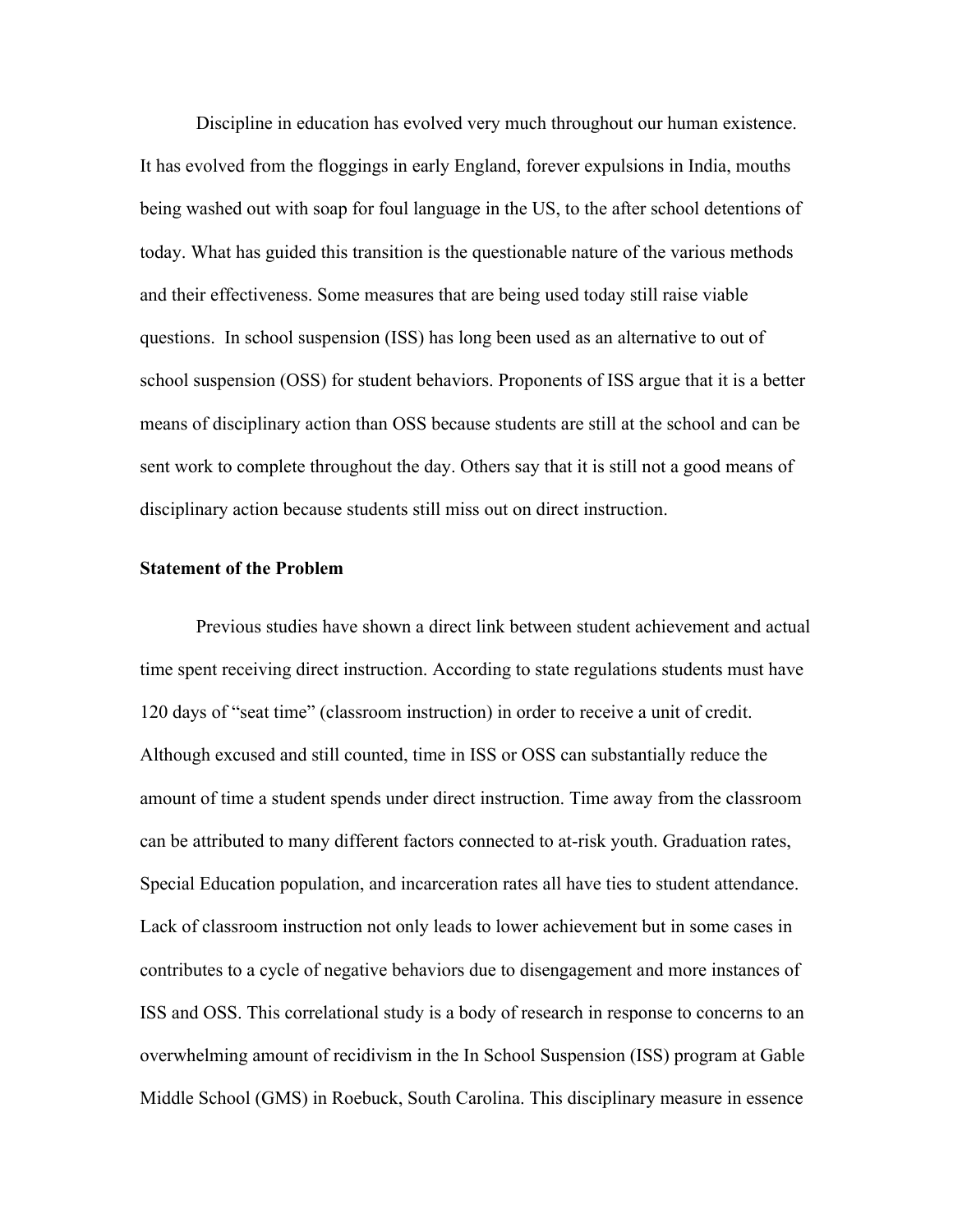is not reducing the occurrence of negative behaviors in actuality increasing them. This explains the high recidivism of students returning to ISS.

### **Purpose of this Study and Justification**

The purpose of this study is to determine the effectiveness of ISS as a disciplinary measure relative to reducing negative student behaviors at Gable Middle School. Although other data exists that shows the ineffectiveness of OSS this study's primary focus will be determining the effectiveness of ISS. ISS is a disciplinary measure that costs time, money, and student seat-time. The study will help determine whether ISS needs to continue to be used or should a more cost-effective and academia friendly measure be sought out.

## **Hypothesis and Related Research Questions**

It is the hypothesis of the teacher-researcher that the data gathered from this research study will show that ISS is not an effective measure to reduce recidivism or the occurrences of negative behavior. The study's focus is predicated on answering the following research questions:

1. Is ISS, in its current design a viable and effective method to reduce negative student behaviors?

2. Is there a positive correlation between the number of negative behaviors of certain students and the assigning of ISS?

3. Does the use of ISS as a disciplinary measure reduce the occurrence of negative behaviors of students?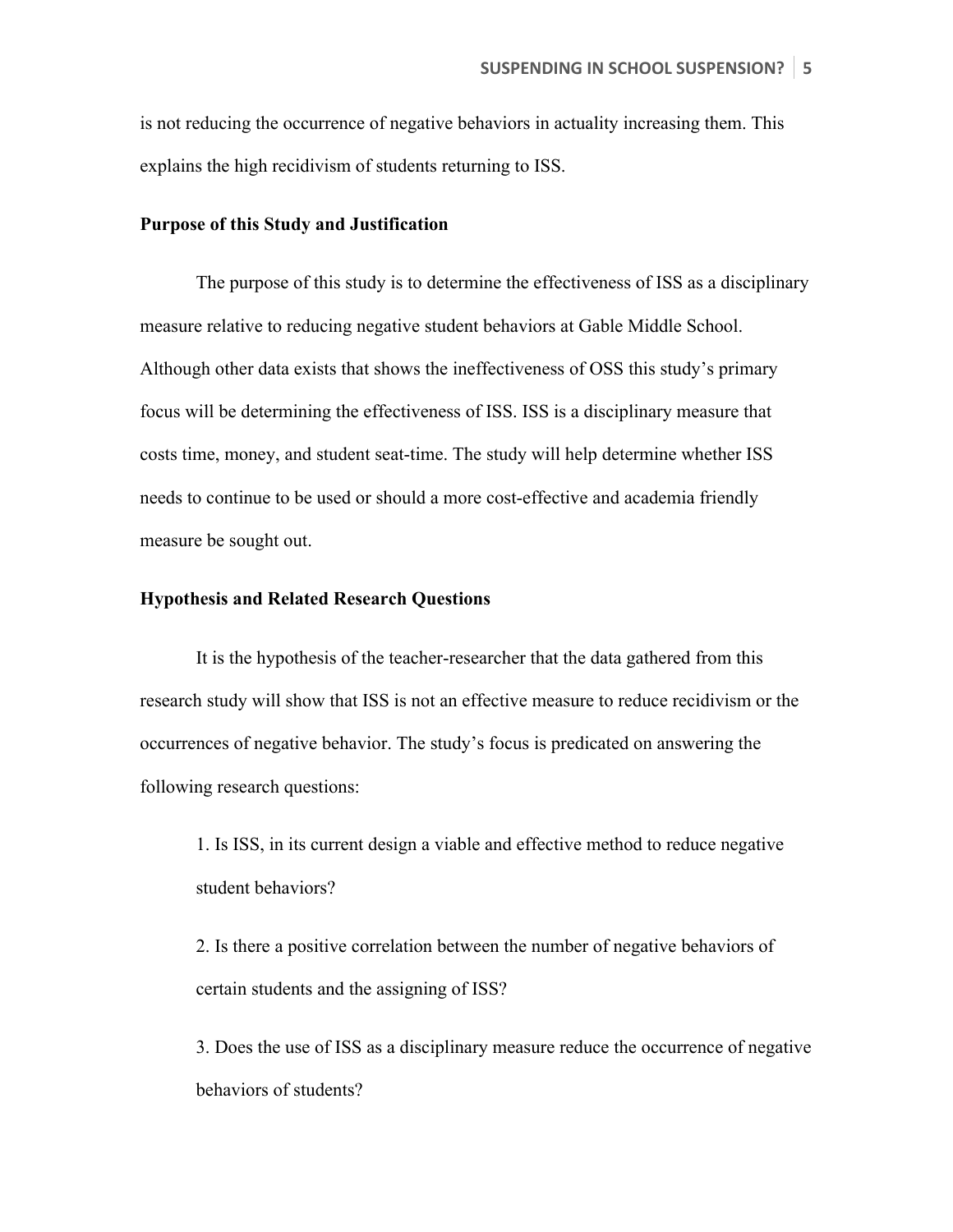The teacher-researcher chose a correlational design for this study because of the relationship between the two variables being studied without any attempt to influence them. The variables are not being manipulated in any way, shape, or form. This research design is best for casual-comparative research or *associational research.* The teacherresearcher will collect quantitative data for the purposes of this study.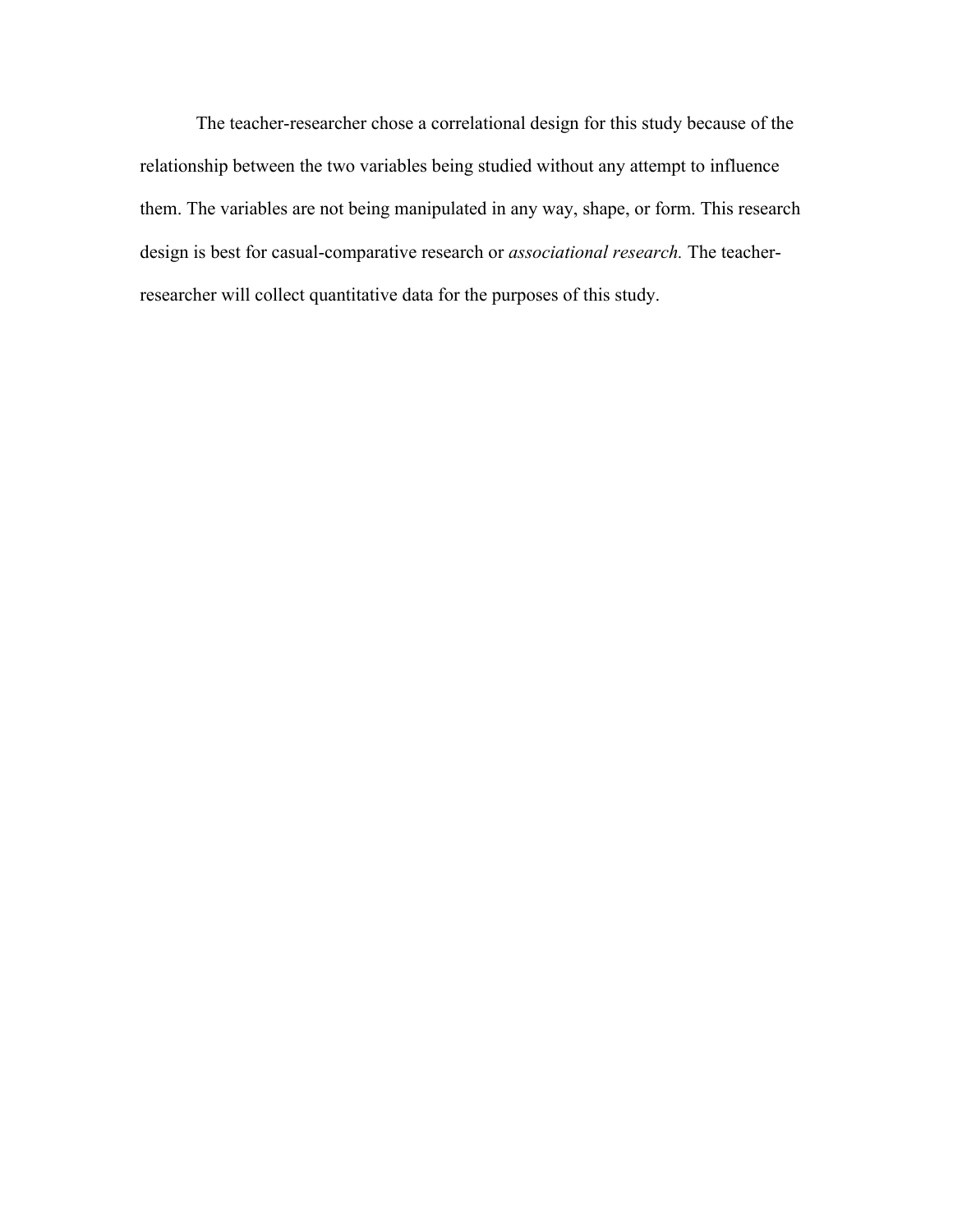## **Chapter 2**

## **Review of Literature**

Most educators, teacher-researchers, and administrators would be in solid agreement with Morris and Howard (2003) who indicate that inappropriate behaviors of students are not a new issue in public education; teachers have reported behavior problems in school since the early beginnings of the public school system. Inappropriate behaviors are a part of education that is here to stay. Challenging the status quo is a part of life that pushes forward continual growth and the evolution of not only education but of society as a whole. Said inappropriate behaviors have been classified into different types that are handled with varying levels of discipline. Burke (2014) defines these classifications as follows:

*Discretionary offense.* An offense for which school administrators have discretion in assigning discipline to students. Examples include defiance, truancy, disruptive behavior, disrespect, and fighting. Contrast with *mandatory offense.* 

*Exclusionary discipline.* Discipline imposed by school administrators that removes a student from classroom instruction or school.

There are extensive amounts of literature that address the question of whether or not In School Suspensions (ISS) is effective in reducing student behavioral problems. As other studies demonstrate, the vast majority of suspensions are for minor infractions of school rules, such as disrupting class, tardiness, and dress code violations, rather than for serious violent criminal behavior (Losen, 2013). With ISS being such a widely used form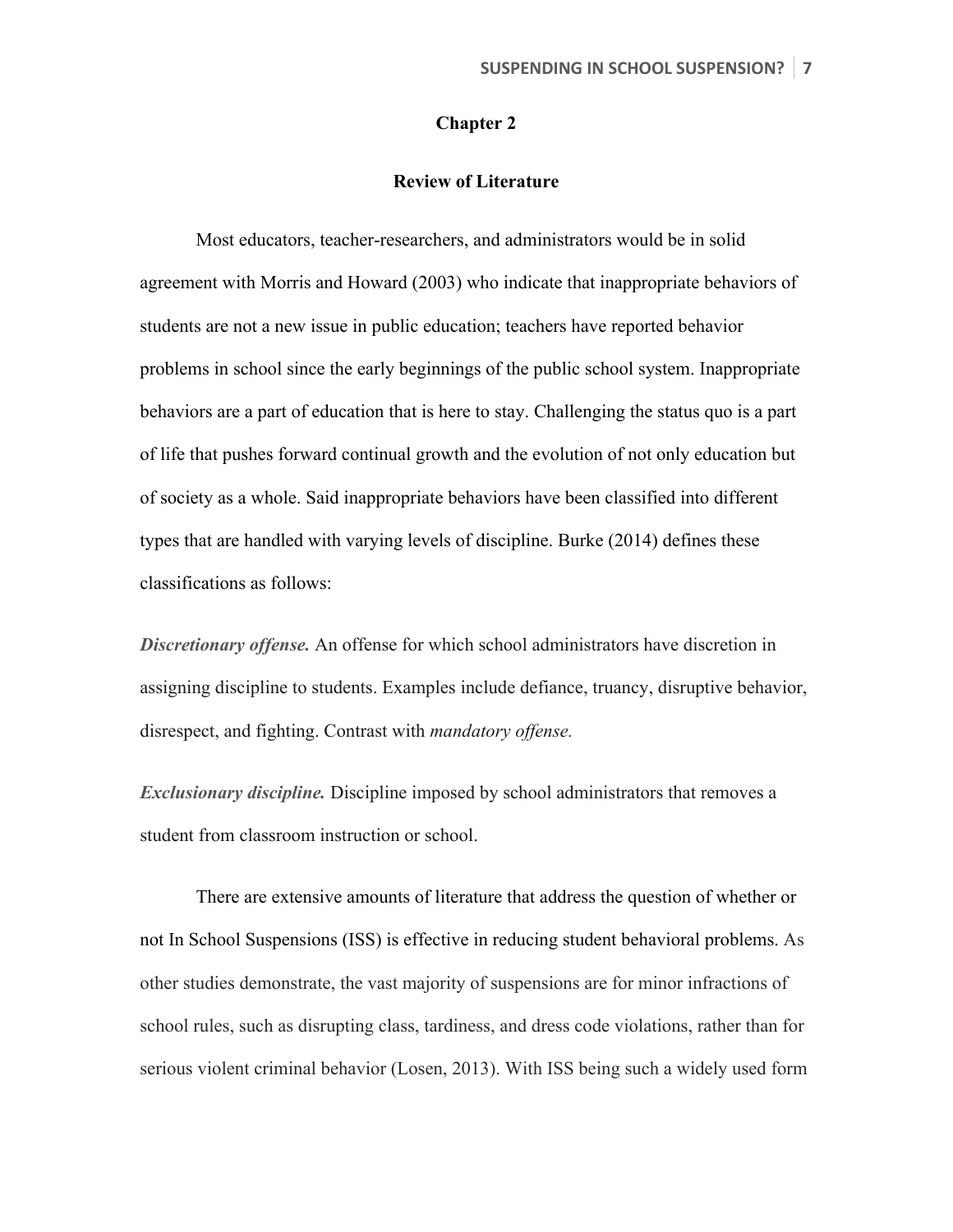of discipline it beckons another look as a viable form of disciplinary response to negative student behaviors. The idea that we must "kick out" the bad kids so the good kids can learn is a myth, because there are many viable alternatives that do not result in chaotic school environments (Losen, 2013).

*In-school suspension* is the temporary removal of a student from his or her regular classroom or classrooms for disciplinary purposes. The student remains under the direct supervision of school personnel (the suspended student is in the same location as school personnel assigned to the student's supervision) (Burke, 2014). This method of reducing student misbehavior has been in use since the 1960's. Although there are many negative factors linked to the use of exclusionary discipline it has still been reported to be one of the most commonly used disciplinary consequences for student behavior (Morrison & Skiba, 2001).

According to Morris and Howard (2003) there are four variations to the In-school Suspension program; Punitive, Academic, Therapeutic, and Individual. The main differences in the programs are the amount of support staff and interaction time between the staff and the student during the student's placement in the ISS program. The Punitive model of ISS is that began in the late 1960s and early 1970s continued through the 1900s in schools across the United States and is still the most often utilize program in schools today (Amuso, 2007; Morris & Howard, 2003).

When disaggregated data is presented on students who are suspended many outside factors come into play. The data reveals that there are many problems that students cannot control themselves. Achillies, McLaughlin, & Croninger (2007) report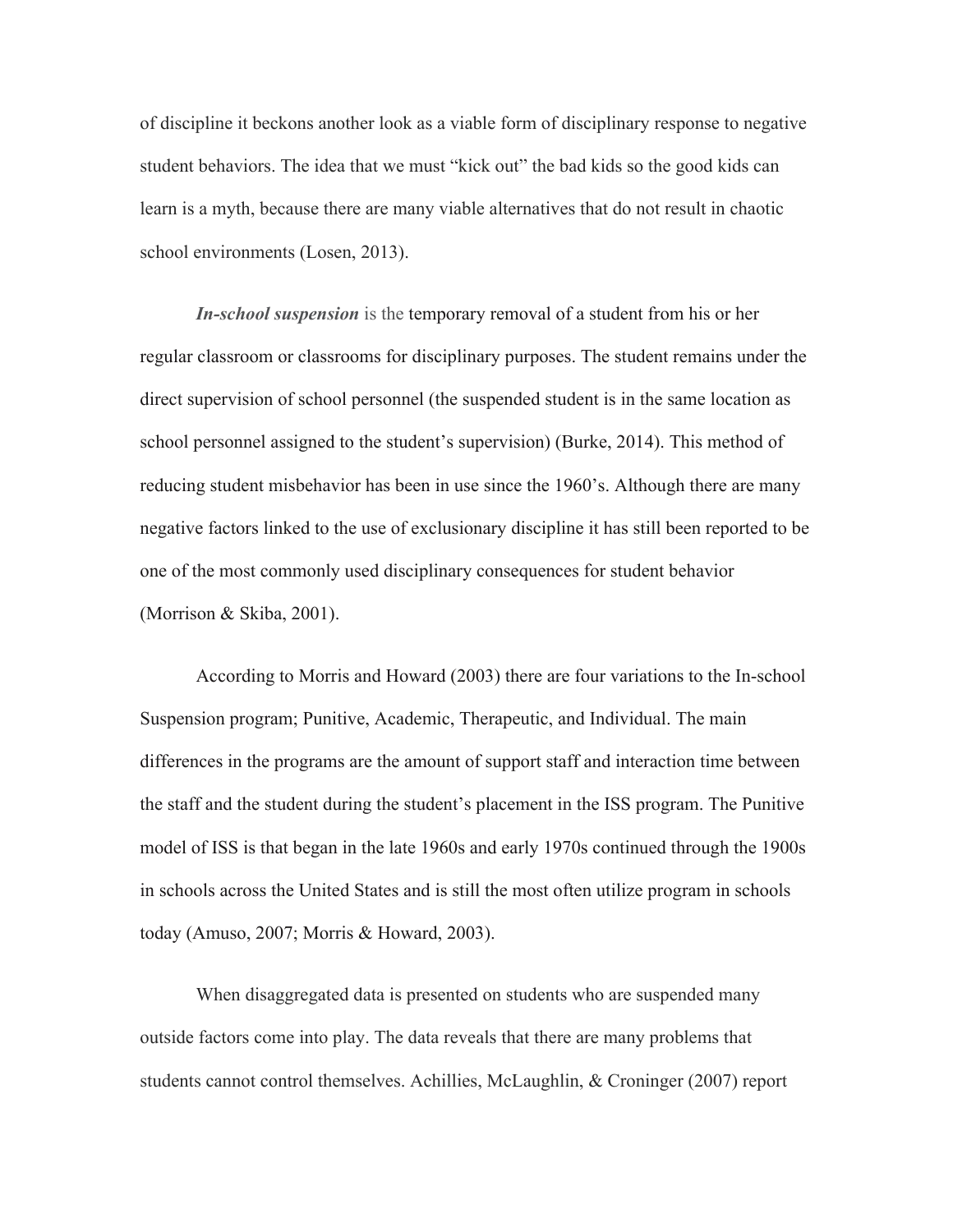that studies have uncovered racial, socioeconomic, and gender disparities in rates of suspension and expulsion. These are often reasons or commonalities among students who receive exclusionary discipline more often. ISS can also have an impact graduation rates, incarceration rates, self-esteem, student achievement, and English language learning students (Commission for Positive Change in the Oakland Public Schools, 1992). These studies found that the percentage of students receiving exclusionary discipline was higher for male students than for female students; higher for Black, American Indian, Hispanic, and multiracial students and lower for Asian students than for White students; and higher for students in special education than for students not in special education (Burke 2014). As data is disaggregated it shows that certain factors increase one's likelihood to be suspended as well. One of these factors is where a student may be within their elementary or secondary journey. For example, the likelihood a student will be suspended increases from about 2.4% in elementary school to 11% in middle school (Losen, 2013). The disaggregation of data also reveals much disproportionality. This starts with gender and matriculates into other areas that are somewhat concerning. According to the study conducted by Burke (2014) the percentage of students receiving exclusionary discipline was higher for male students than for female students across all grade spans.

When data is disaggregated further it's revealed that the way people learn also makes them more likely to receive exclusionary discipline. This usually includes but definitely not limited to students with learning disabilities, emotional disabilities, and language barriers. Students with disabilities are more likely to be suspended than their non-disabled peers (Kresmien, Leone, & Achillies, 2006). Losen (2013) notes that English learners increase in likelihood by 10.1% to receive exclusionary discipline when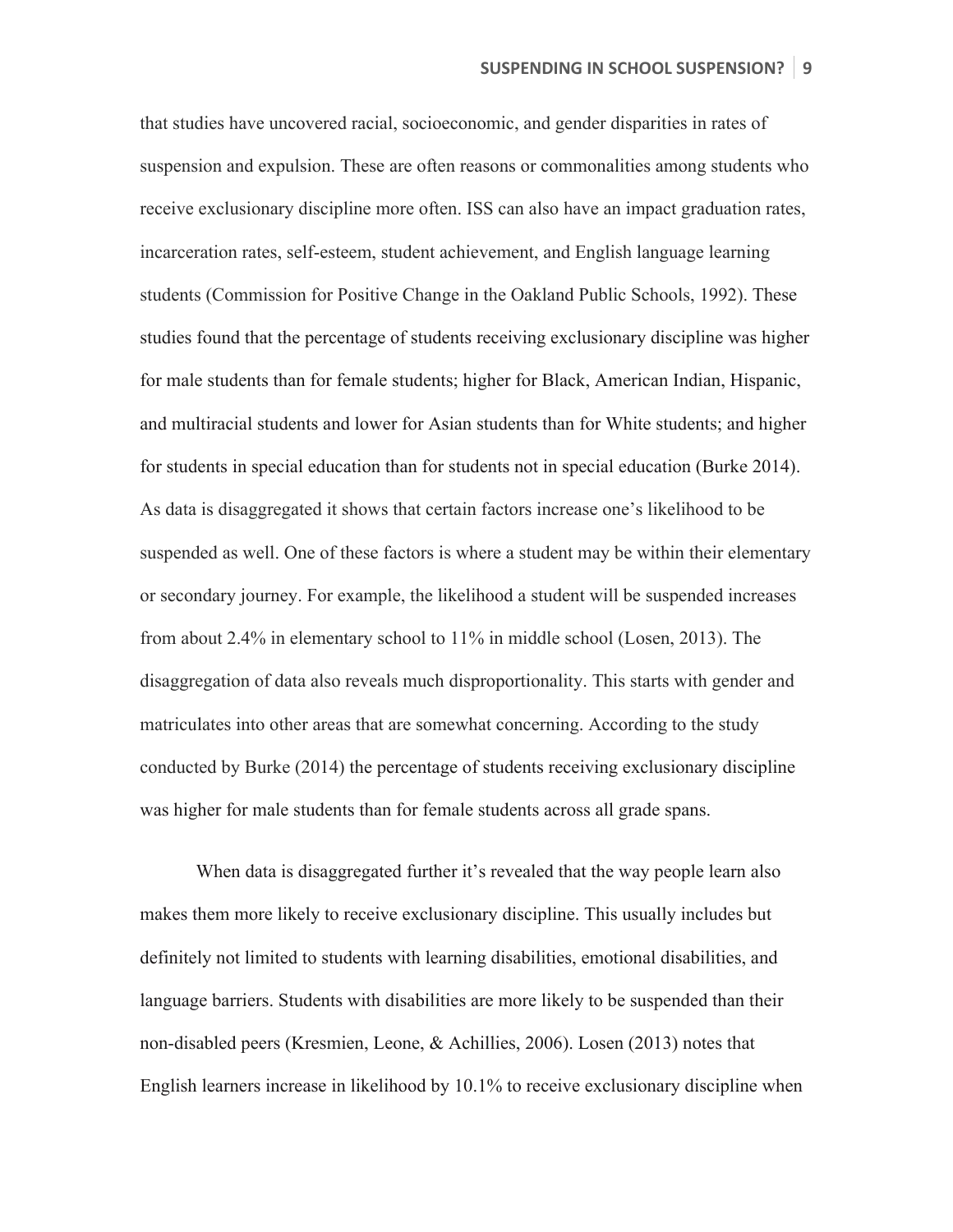moving from elementary to middle school.

The disparities continue in the case of special education. One in five secondary school students with disabilities were suspended at nearly triple the rate of students without disabilities (Losen, 2013). The high suspension rates of students with disabilities could be an indication that they are not getting the help that they need within the school system according to the laws set forth by the Individuals with Disabilities in Education Act (IDEA).

Race and ethnicity is probably the most concerning disparity brought on through the overuse of suspensions in discipline. Black and Hispanic students are a group that has glaring differences from non-minorities when it comes to discipline. For example, gaps in percentages of White and racial/ethnic minority students receiving discipline have widened (Losen, 2013). In Burke's (2014) study the percentage of students receiving exclusionary discipline was highest for Black students across all grade spans. This is a very troubling disparity. As a matter of fact, a finding in Losen's (2013) national study found an increase in the risk for suspension between school levels when disaggregated by race; an increased risk of 18 points for blacks but only about 5 points for whites. These findings are very similar to a study conducted by Pfleger (2013) where he found that disciplinary actions are assigned to Black students at more than five times the rate of Asian American students and three times that of White students. The percentage of actions assigned to Black students is 36%, compared with a rate of 7% for Asian American students and 11% for White students. While the racial discipline gap has always been largest in the middle schools and high schools, it has grown dramatically at the secondary level since the early 1970s.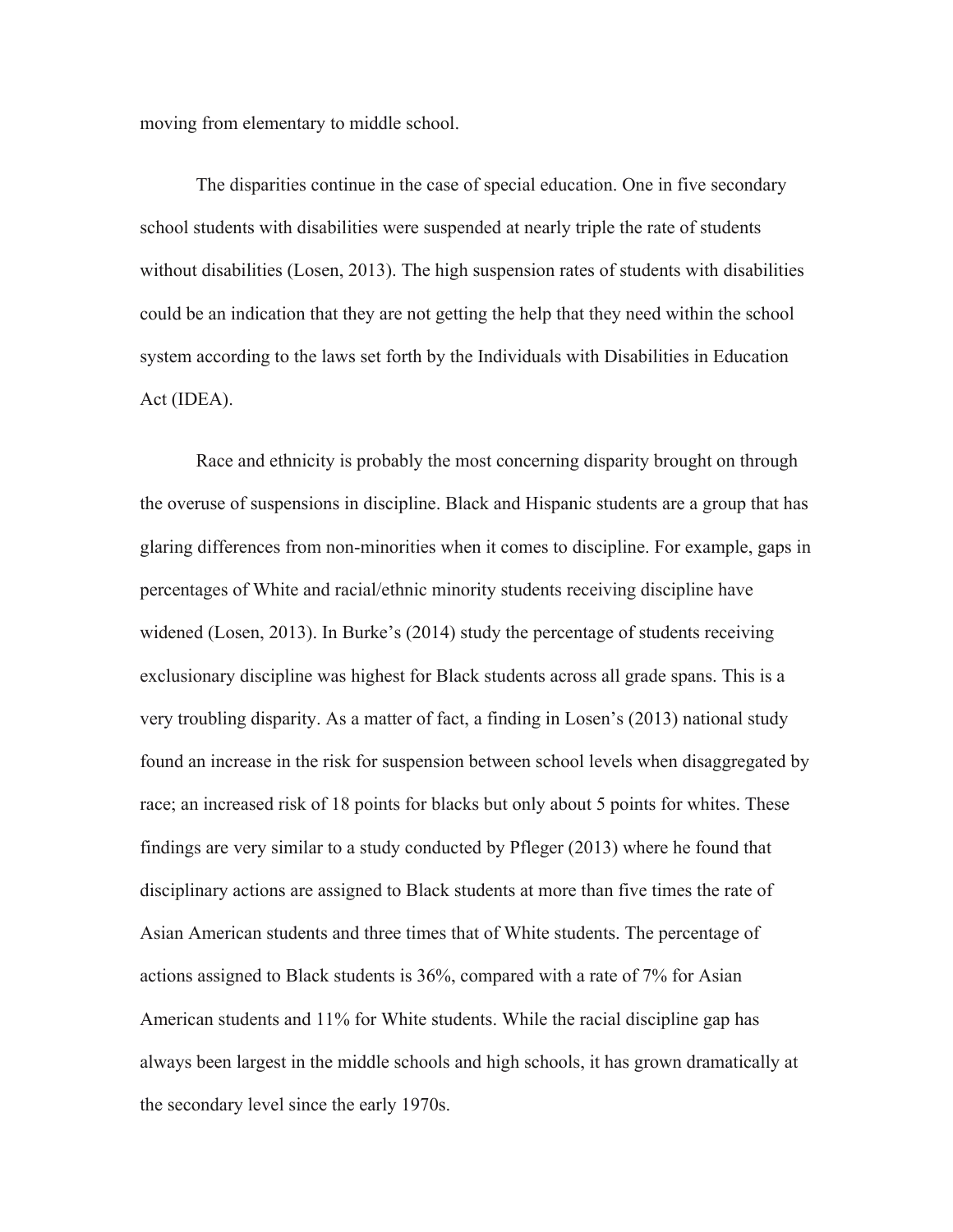Use of suspension in schools is also comes with a lot of recidivism of negative student behaviors. One of the key findings of a study conducted by Burke (2014) was that nearly 40 percent of students who were suspended received more than one suspension. This is also a trend that is often seen in the correctional system as well. It seems that students become part of a cycle that follows them into adolescence and adulthood. High suspension and expulsion rates are associated with lower academic achievement and with higher rates of involvement in the juvenile justice system (Skiba, 2008). Pflager (2013) mirrors this sentiment with his research on the current Colorado discipline policy where opponents criticize what they see as a school-to-prison pipeline through which students, particularly students of color, are channeled into the criminal justice system at an early age.

Essentially the data in these studies could lead one to infer that one's ability to advance in the educational field is tied to their race, socio-economic status, first language, and gender. Students who are grouped into more than one area are affected the most. Perhaps the most disturbing finding is that nationally, on average, 36% of all black male students with disabilities enrolled in middle schools and high schools were suspended at least once in 2009-2010 (Losen, 2013).

These findings bring about some very important questions that should be looked into such as whether racial disproportionality reflects a disproportionate number of students of color engaging in certain types of behaviors, or whether it reflects students of color being punished for behaviors that White students engage in without such serious consequences (Pflager 2012). The proverbial deck has been stacked against many students due to circumstances outside of their control.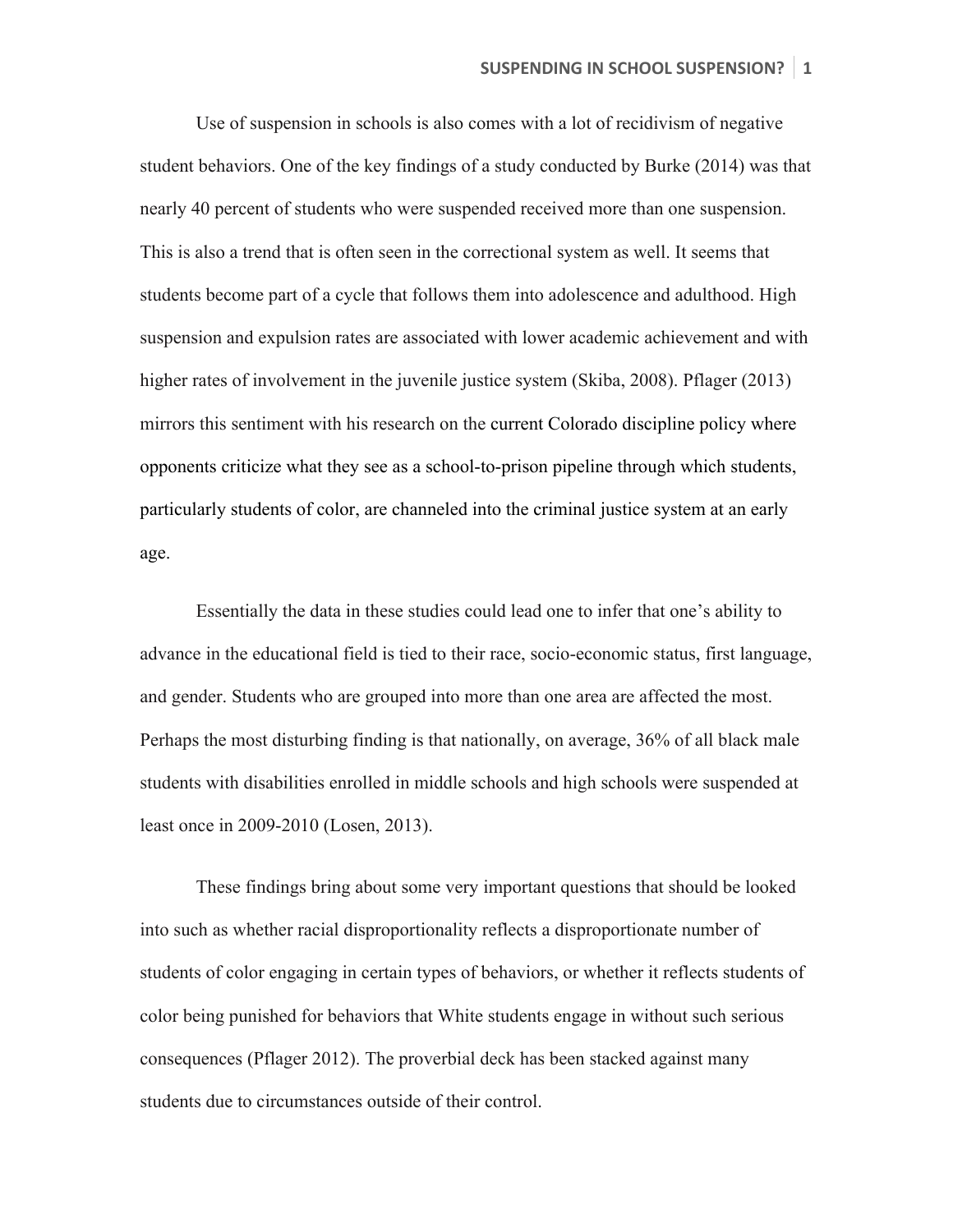## **Arguments against exclusionary Discipline:**

Many studies speak up as proponents of change for the discipline system as it stands now. Advocates for the restructuring the current disciplinary model for negative behaviors cite a number of reasons for the need to reform. Current practices have been in place for quite some time and have not changed much if at all. No evidence indicates that suspension and expulsion lead to positive changes in student behavior or safer schools (Skiba, 2000).

As education continues to evolve and change for the better shaping of student lives and their future as productive citizens, the same should ring true in how they are handled when they step outside of the realms of what educators and administrators call "appropriate". Greater awareness will help produce more effective approaches that create safe, healthy, and productive learning environments (Losen, 2013). Even though the most frequent reasons for student suspension were physical aggression, verbal disrespect, and profanity with school staff (Allman, 2011), there are long-term measures that can help remedy these behaviors instead of suspension. Losen also expands on how harsh punitive responses to negative behaviors do more harm than good and efforts to reduce suspensions should also improve education rates, achievement scores, and life outcomes, while also decreasing the rate of incarceration for juveniles and adults.

There is always room for improvement throughout education and the way discipline is handled. Research now suggests that many commonsense approaches are more effective that suspending students (Losen, 2013). Administrators must take advantage and be open to considering possible alternatives to ISS. There are well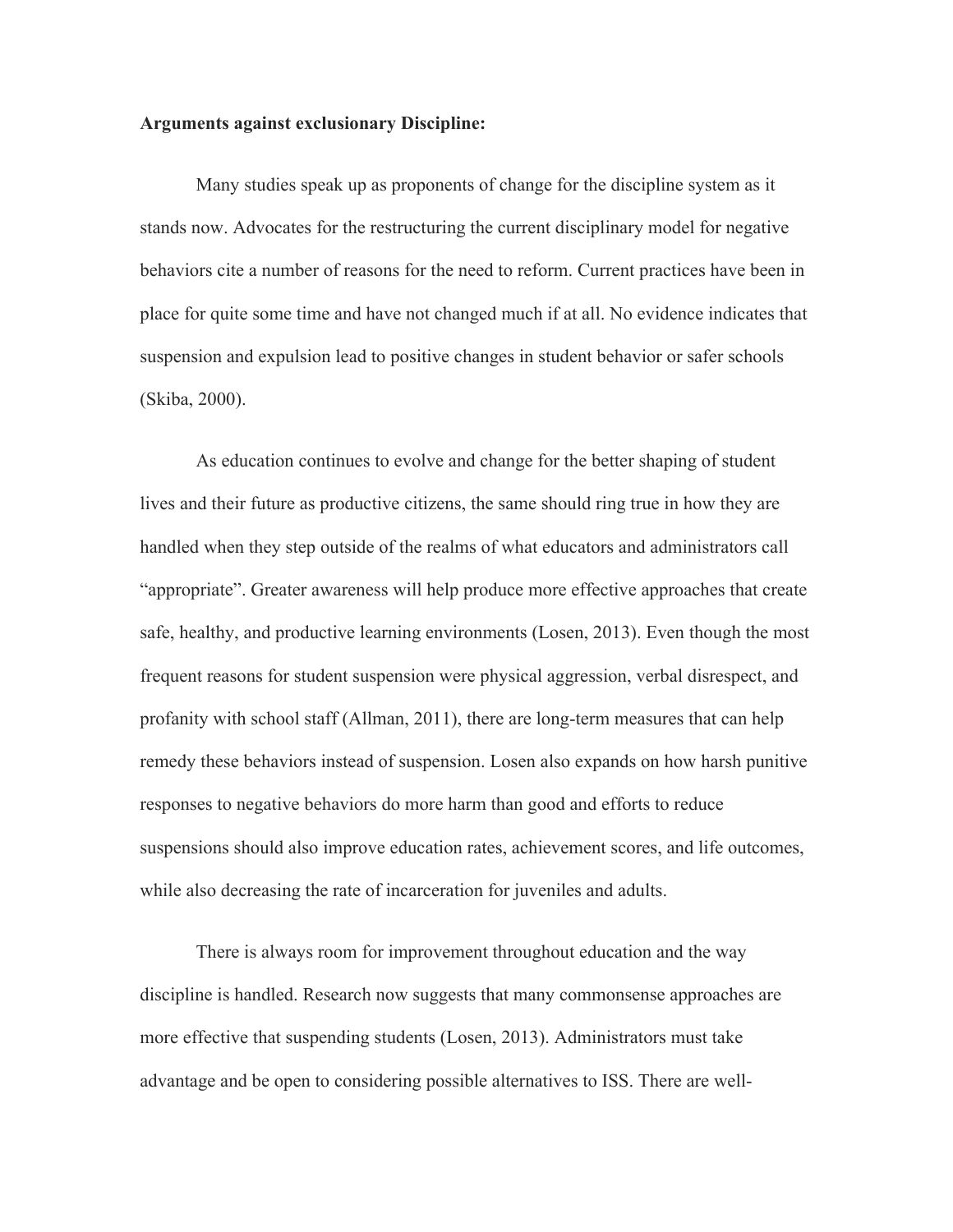documented methods and trainings for teachers that can create safe and effective learning environments in our middle and high schools without relying on the frequent suspension of students who are at the greatest risk for academic failure. Nocera (2014) suggests that a school-wide positive behavior support (SWPBS) can be an effective alternative to traditional reactive, punitive approaches to problem behavior. Losen (2013) expresses a similar opinion and believes that reserving suspension as a measure of last resort can lead to higher achievement and improved graduation rates.

The School Wide Positive Behavior Support (SWPBS) program is similar to a Response to intervention (RTI) program. Success of a SWPBS program are tied to a number of factors that include: (a) promotion of social and academic competence in students; (b) a whole-school approach that engages students, staff, and families; (c) ongoing training of staff to develop and sustain practices with fidelity; (d) the use of evidence-based interventions and supports; (e) a team approach with leadership at all levels; and (f) the use of data to continually evaluate and revise practices (Nocera, 2014). The SWPBS program is organized into 3 tiers of intervention. Tier 1 is about support, expectations, and systems put in place for students to succeed. Tiers 2 and 3 are for students who need more structured or intensive interventions or support. The other part of the program includes a school improvement framework that is designed to help and support teachers. This phase is completed in the following steps: Step 1: Establish goals/identify standards, Step 2: Develop school improvement plan, Step 3: Develop Assessment/Implement teaching strategies, and Step 4: Loop feedback. The implementation of the program showed many positive results. Reductions were seen in all eight of the most frequently occurring infractions, including fighting, insubordination,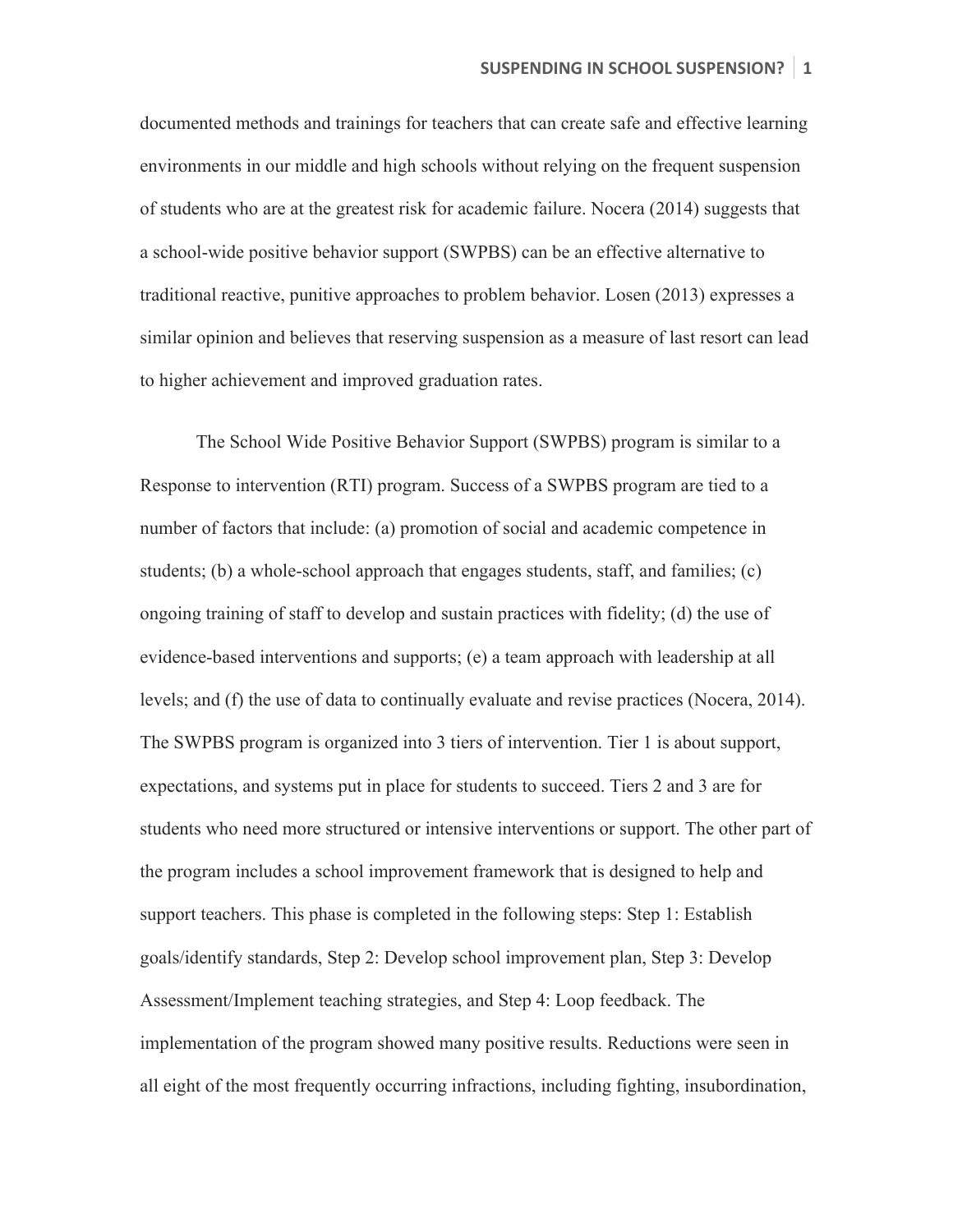class disruption, inappropriate behavior, skipping detention, cutting class, tardiness, and disrespect to staff (Nocera, 2014).

The program had other effects as well that reached beyond the occurrence of negative student behaviors. One teacher indicated that the significant decrease in suspensions and referrals noticeably contributed to a more positive overall school climate and that it encouraged teachers to take note of the positive things students did. In turn, this teacher felt that students felt they were getting more recognition and that their teachers liked them and cared about them.

## **Arguments for Exclusionary discipline:**

There are also those who feel that there is no need to make changes to the structure of exclusionary discipline in its current model. Some suggest that ISS is a great way to administer discipline while keeping the student in the school and having work sent to them to complete throughout the duration of the school day. Some teachers in a study in Australia have also weighed in on the matter expressing feelings that it is difficult to teach in a classroom with students who regularly exhibit inappropriate behaviors. With the recent Government initiated demand that all students be educated in inclusive classrooms, there has been considerable impact on teachers and their teaching practices (Moore, 2014). The implications of student behavior for learning are becoming an increasingly major concern of teachers, parents and policy makers. Disruptive student behavior not only impedes learning outcomes for students but also impacts negatively on teacher efficacy and well-being (Tschannen-Moran & Woolfolk Hoy, 2001; Lewis, 1999). Moore (2014) backs teachers by explaining that teachers face the complex task of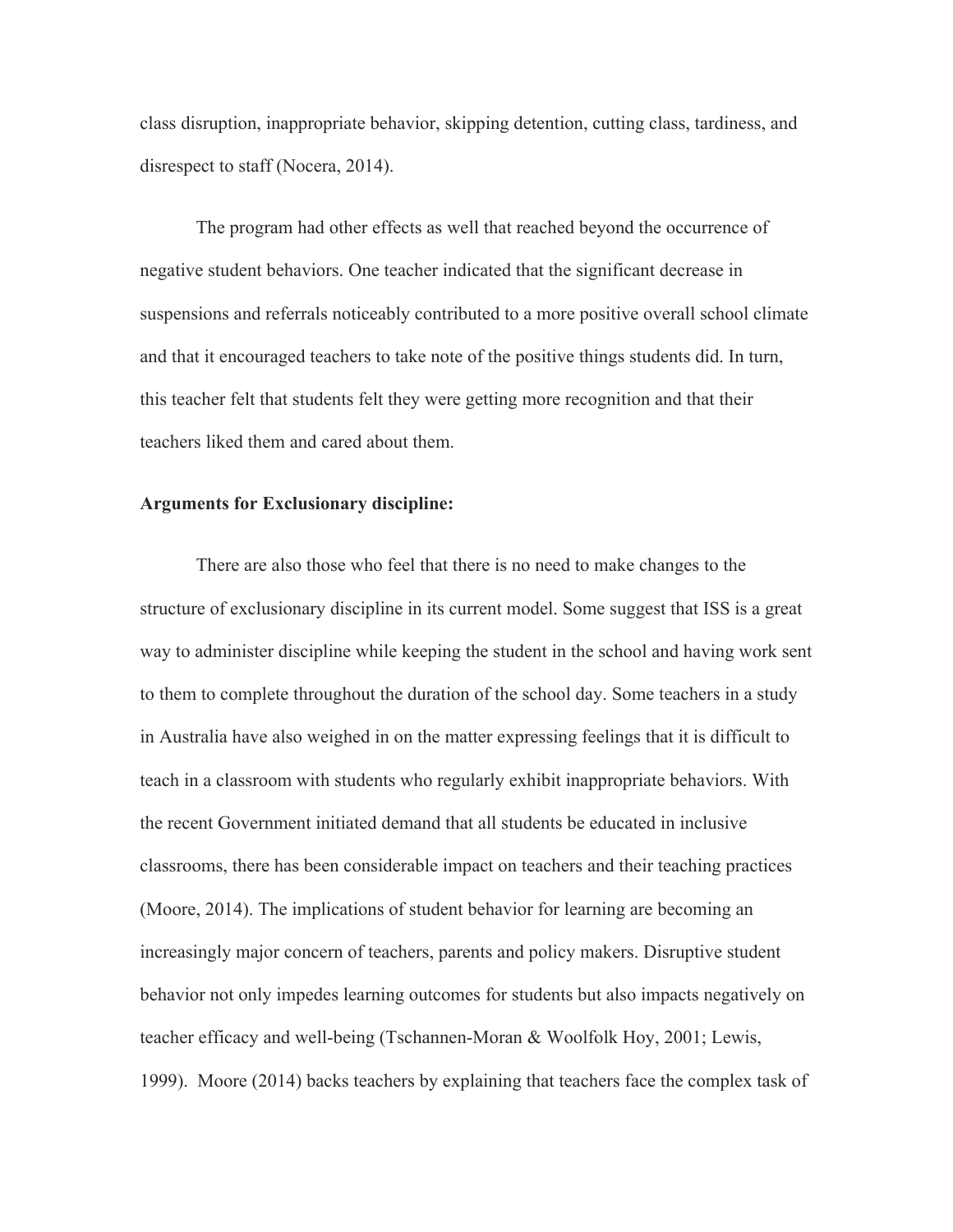catering to the socio-cultural and academic curriculum within classrooms to ensure that the needs of all students are met. This is a task researchers describe as more challenging owing to educational reform and curriculum changes during the past 10 to15 years. These trends cause considerable concern for teachers and impact on their teaching in many ways. Moore (2014) argued that suspension is not intended as a punishment and the expectation is that students should be returned to school at the earliest opportunity.

Moore (2014) has suggested a suspension centre<sup>1</sup> in her study. The suspension centre is an intervention for students who are on long suspension and have been identified by their school as likely to benefit from a structured program to assist their successful return to schooling as soon as possible. The *Purpose* of suspension centres is described in the following way.

The new suspension centres will:

— form part of a range of behaviour<sup>2</sup> services for students who are disruptive (school discipline plans, behaviour team support to schools, withdrawal programs);

- ― increase the capacity of schools to deal successfully with disruptive students; and
- ― assist students to make a successful re-entry to schooling (Moore, 2014).

## **Conclusion**

The use of ISS is still a subject that has many educators and administrators divided. Some believe that the public should reject the high-suspending status quo and

 

 $1$  This is the British spelling of the word "center".

 $2$  This is the British spelling of the word "behavior"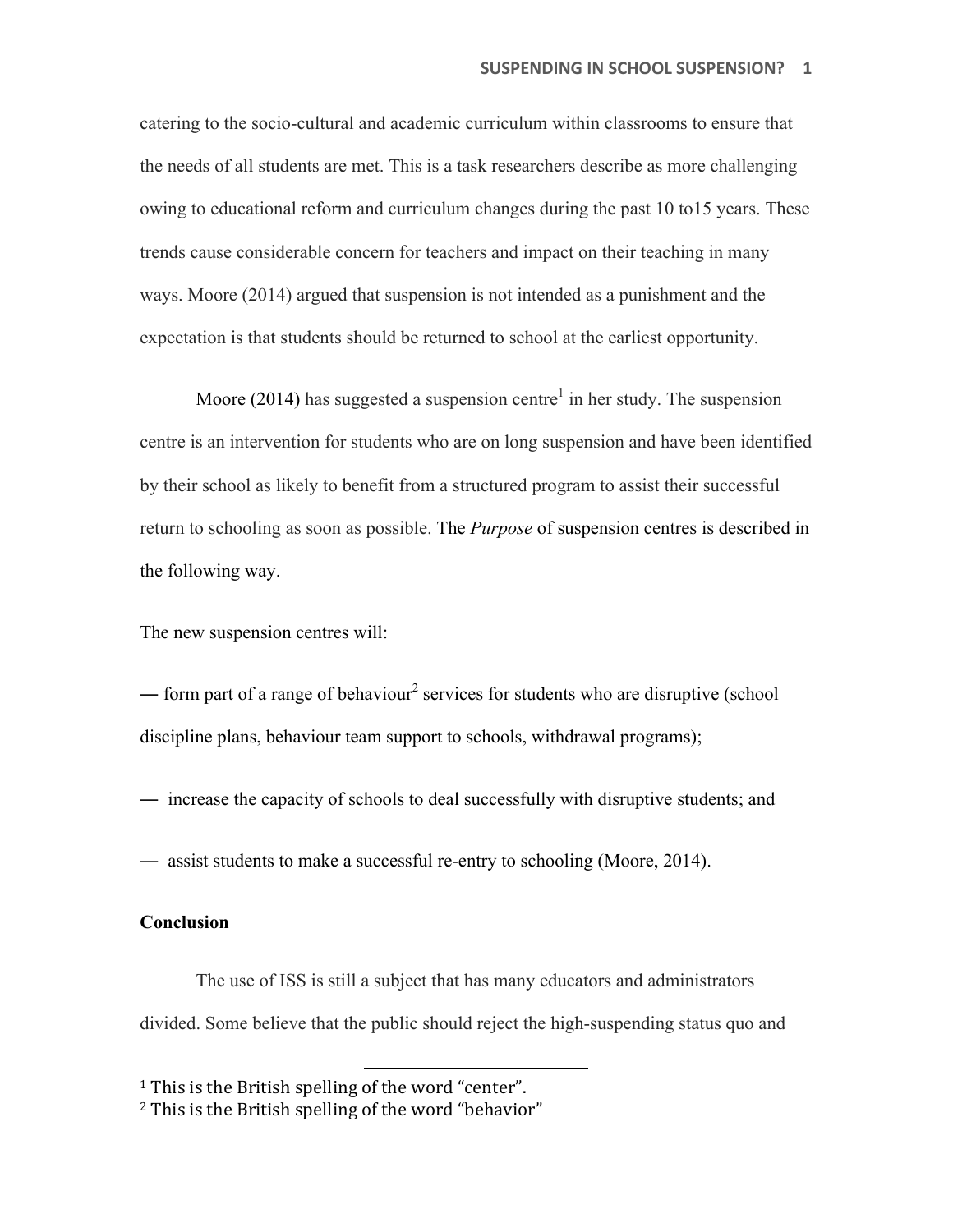take measures to ensure that the approach to challenging adolescent behavior is age appropriate and not counter-productive (Losen, 2013). There is no evidence that imposing exclusionary discipline on more students has increased school safety, improved learning climates in schools, or improved the behavior of students receiving such discipline (American Psychological Association, 2008). In fact, the increased use of exclusionary discipline has been accompanied by undesirable consequences for both students and schools (Burke, 2014). This is clearly not a "cure" or solution to the negative behaviors displayed by students in the academic setting; if anything some would say that it is nothing more than a catalyst.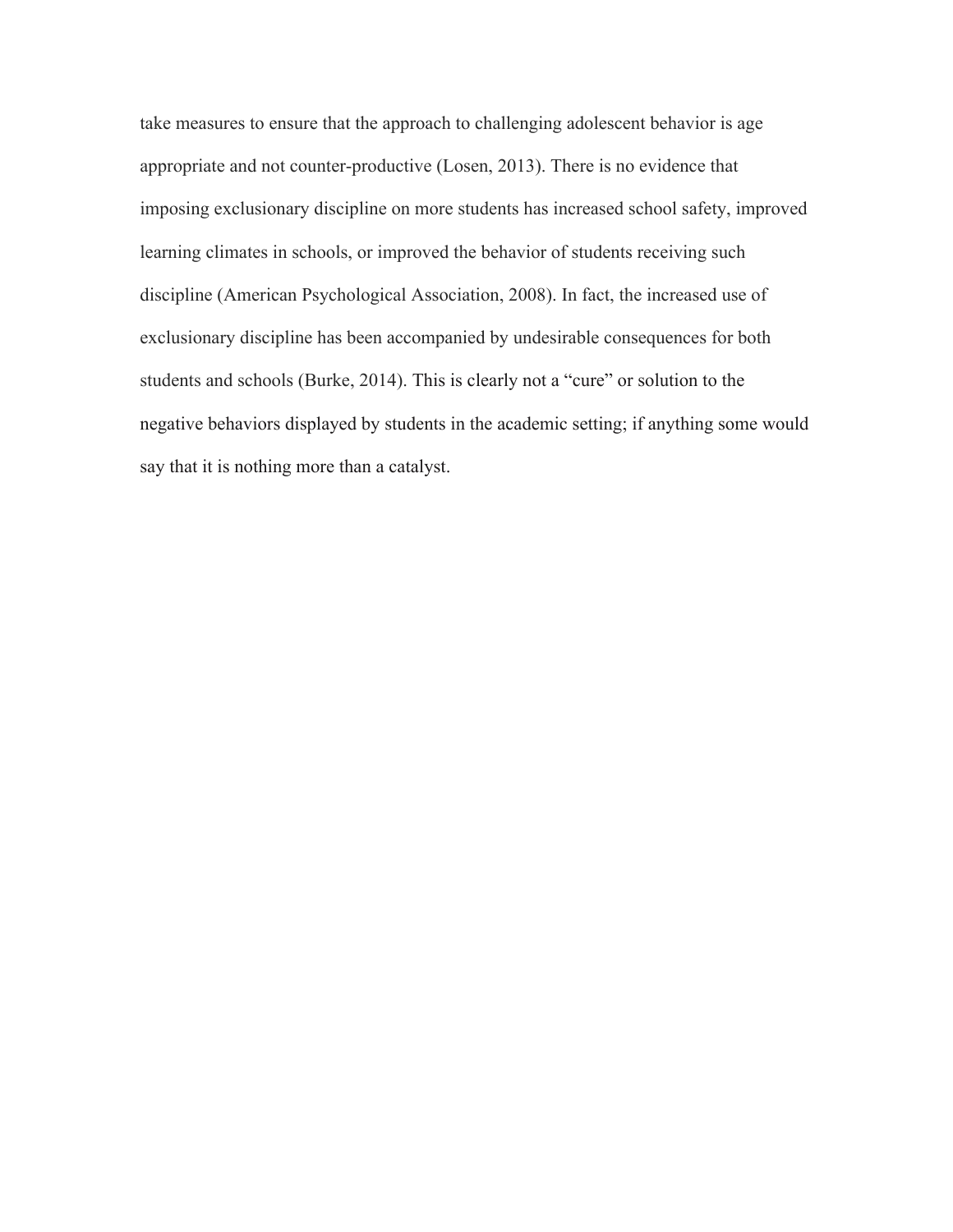## **Chapter 3**

## **Methods**

## **Sample and Site**

The teacher-researcher conducted the experimental research study at Gable Middle School (GMS) in Roebuck, South Carolina. The school includes grades 6-8 with a total enrollment of 802 students. Gable Middle School has a very diverse student population, serving various ethnicities and socio-economic backgrounds. The school prides itself on possessing a community-like culture that is representative of the environment that many of the students will eventually work in. To obtain participants for the study a cluster random sample of students across grade levels 6-8 who have been administered the disciplinary consequence of In School Suspension (ISS) during the 2014-2015 school year will be used. They will determine if ISS, in its current design is a viable and effective method to reduce negative student behaviors.

## **Access and Permission**

The teacher-researcher requested and received permission from the administration at GMS to view discipline records using the administrator look up on the PowerSchool program. The participants were not identified during the study and the result of the study are to held in confidence. Additionally, as the data gathered from PowerSchool, a school based data system, parental permission was not necessary.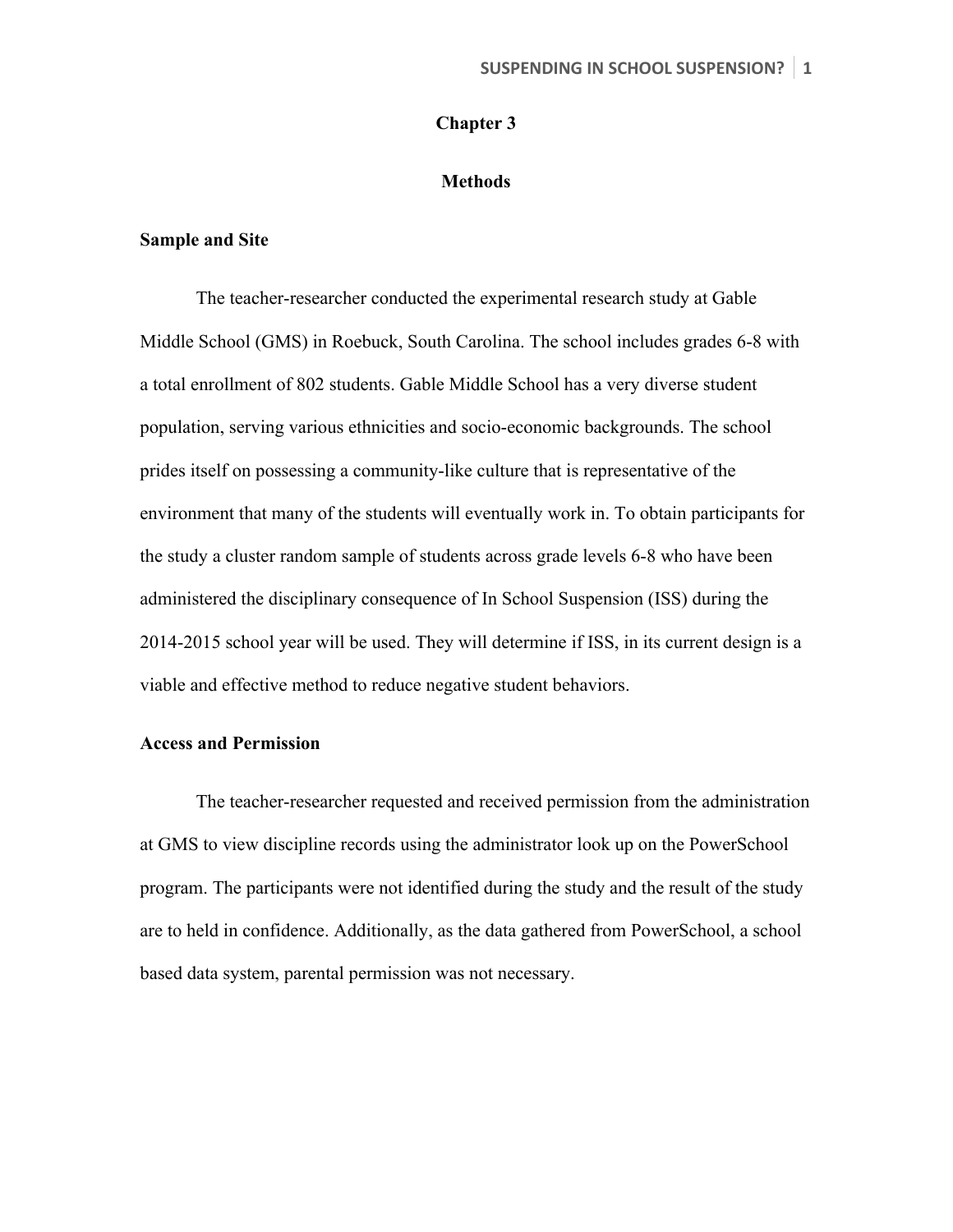## **Procedures for Data Collection**

The teacher-researcher will conduct a study in which quantitative data relative to the disciplinary incidents of ISS will be collected, reviewed, and analyzed. The study will track the recidivism of students who receive the disciplinary consequence of ISS for negative behaviors from September 2014 through May 2015. Students who demonstrate a pattern of recidivism (disciplined 2 or more times) in ISS will be tracked through the collection of data in order to discover trends in offenses demographics, and academic achievement. The study was conducted in Roebuck, SC. The quantitative data will be collected from the administrator level of the PowerSchool software and Excel spreadsheets along with graphs, tables, and charts to compare the data. The study's findings were used to draw conclusions to determine the effectiveness of ISS on negative behaviors. Additionally, the findings may help determine whether or not ISS needs to continue to be used or should a more cost-effective and academia friendly measure be sought out in lieu of exclusionary discipline measures.

## **Validity and Reliability**

The software Powerschool/PowerTeacher was used software as an instrument to collect data. This software was created by Pearson School Systems. Teachers and administrators have long used it across the country to track and record information regarding students' grades, demographics, contact information, and discipline records. The following is a statement from their website about the software: PowerSchool is the fastest-growing, most widely used web-based student information system, supporting 13 million students in all 50 states and over 65 countries. PowerSchool enables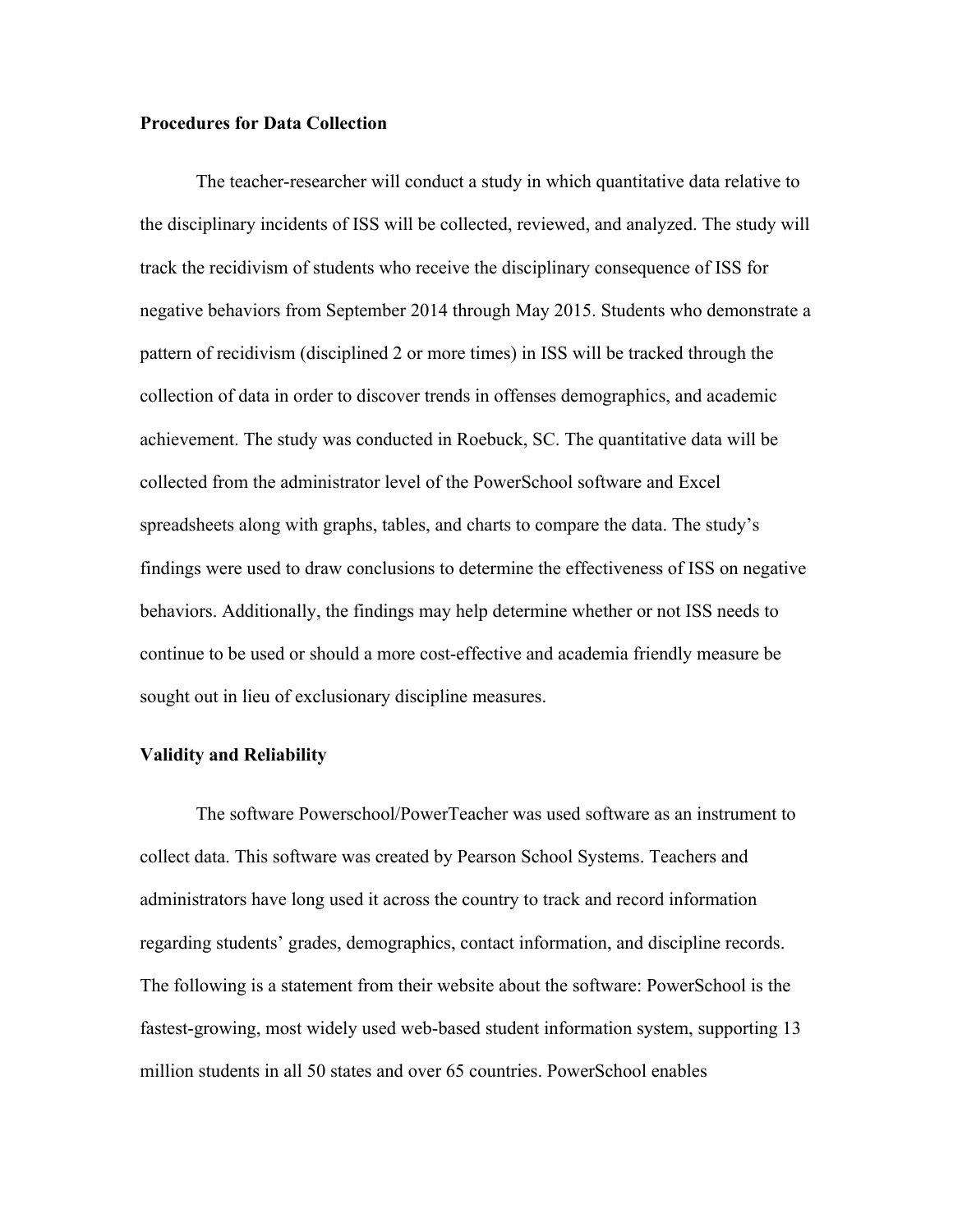today's educators to make timely decisions that impact student performance while creating a collaborative environment for parents, teachers and students to work together in preparing 21st century learners for the future. PowerSchool provides the full range of features needed by administrators at the district and school level in addition to portals for teachers, parents, and students.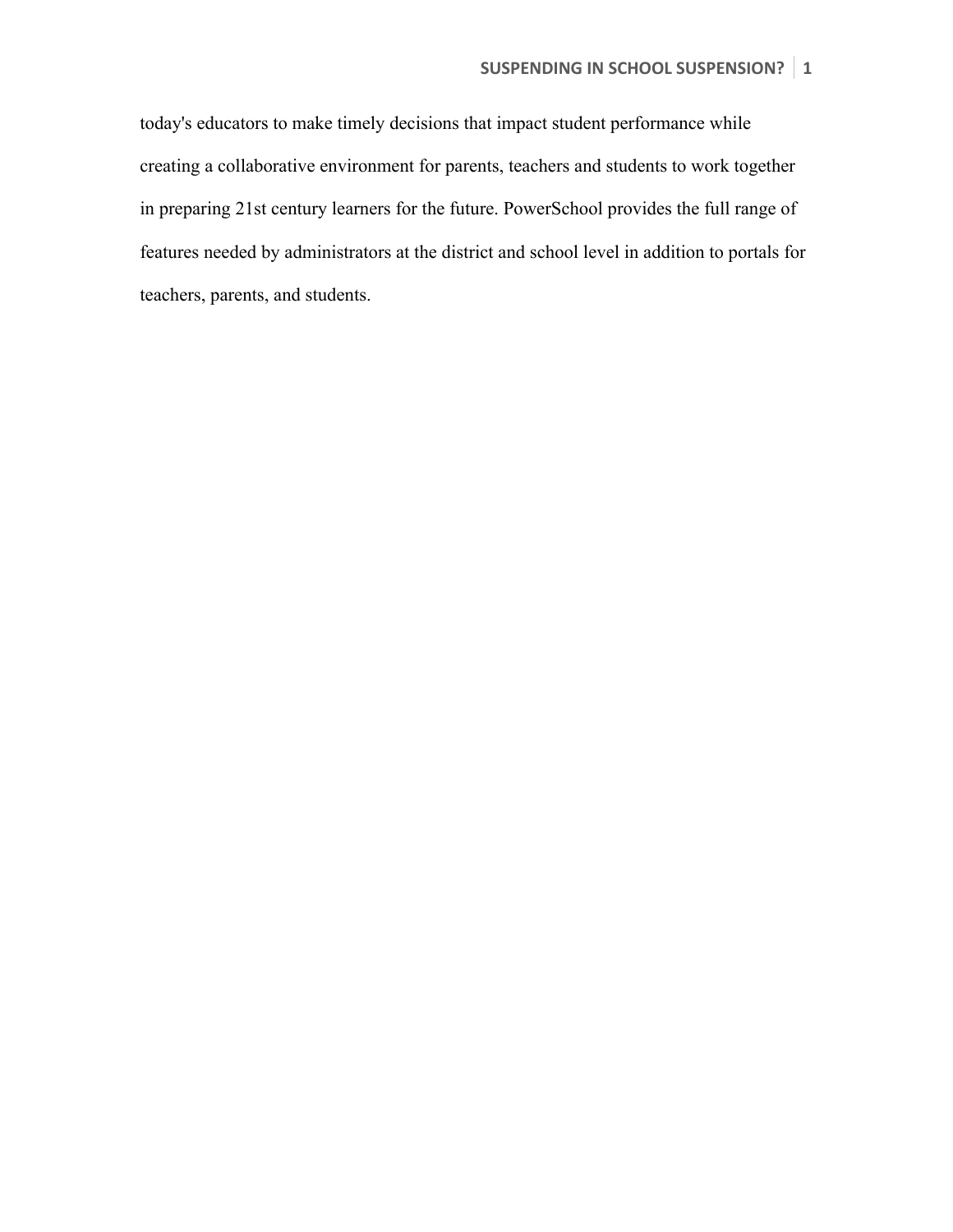#### **Chapter 4**

#### **Results**

In this chapter the teacher-researcher presents data gathered from a study of the correlation between the use of In School Suspension (ISS) as a disciplinary measure and the occurrence of negative behaviors of students. The study was conducted in an effort to determine if ISS, in its current design, is a viable and effective method to reduce negative student behaviors. The following tables present the disaggregated data from Gable Middle School relative to students receiving ISS for the 2014-2015 academic years. Inclusive of all grade levels, a total of 394 students received one or more days in ISS of which 334 (84.77%) were male and 60 (15.22%) were female. Of the 394 students receiving ISS, 291 (73.86%) were classified as regular education with 244 (61.9%) being male and 47 (11.93%) being female. A total of 103 (26%) ISS recipients were Special education students with 90 (22.8%) being male and 13 (3.29%) being female (Table 1, Figure 1).

Students who were assigned ISS more than once (2-5 times) are classified as recidivists. Some recidivists were assigned ISS for repeated behaviors. 18.8% of students assigned ISS were recidivists. 12.18% of students assigned ISS were recidivists with repeated behaviors.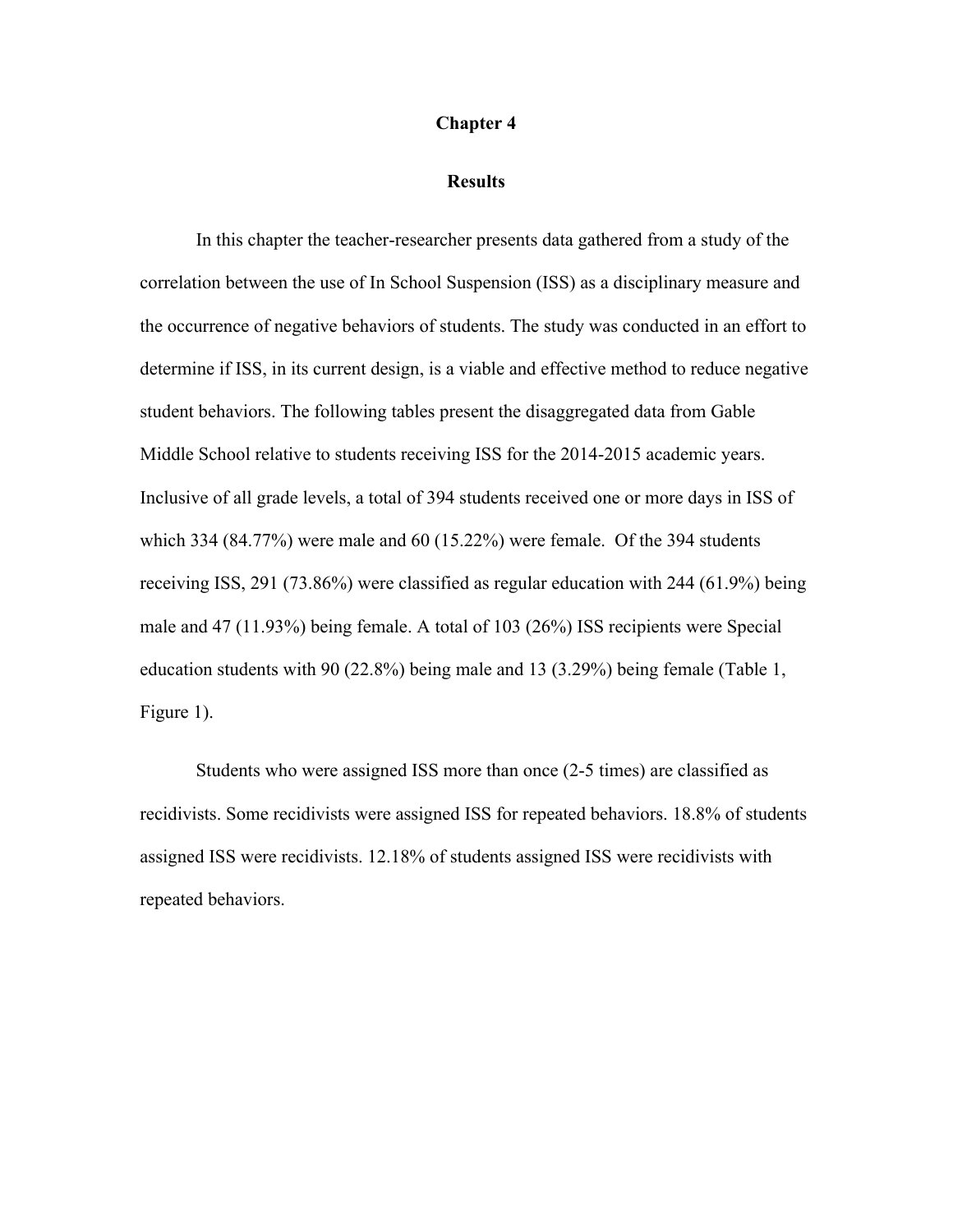|               | Male         | Female        | Total        |
|---------------|--------------|---------------|--------------|
| School Wide   | 334 (84.77%) | $60(15.22\%)$ | 364          |
| Regular Educ. | 244 (61.9%)  | 47 (11.93%)   | 291 (73.86%) |
| Special Educ. | $90(22.8\%)$ | 13(3.29%)     | 103(26%)     |

## **Table 1 - Distribution of In School Suspensions Classification**

## **Figure 1: Distribution of In School by Suspensions Classification**

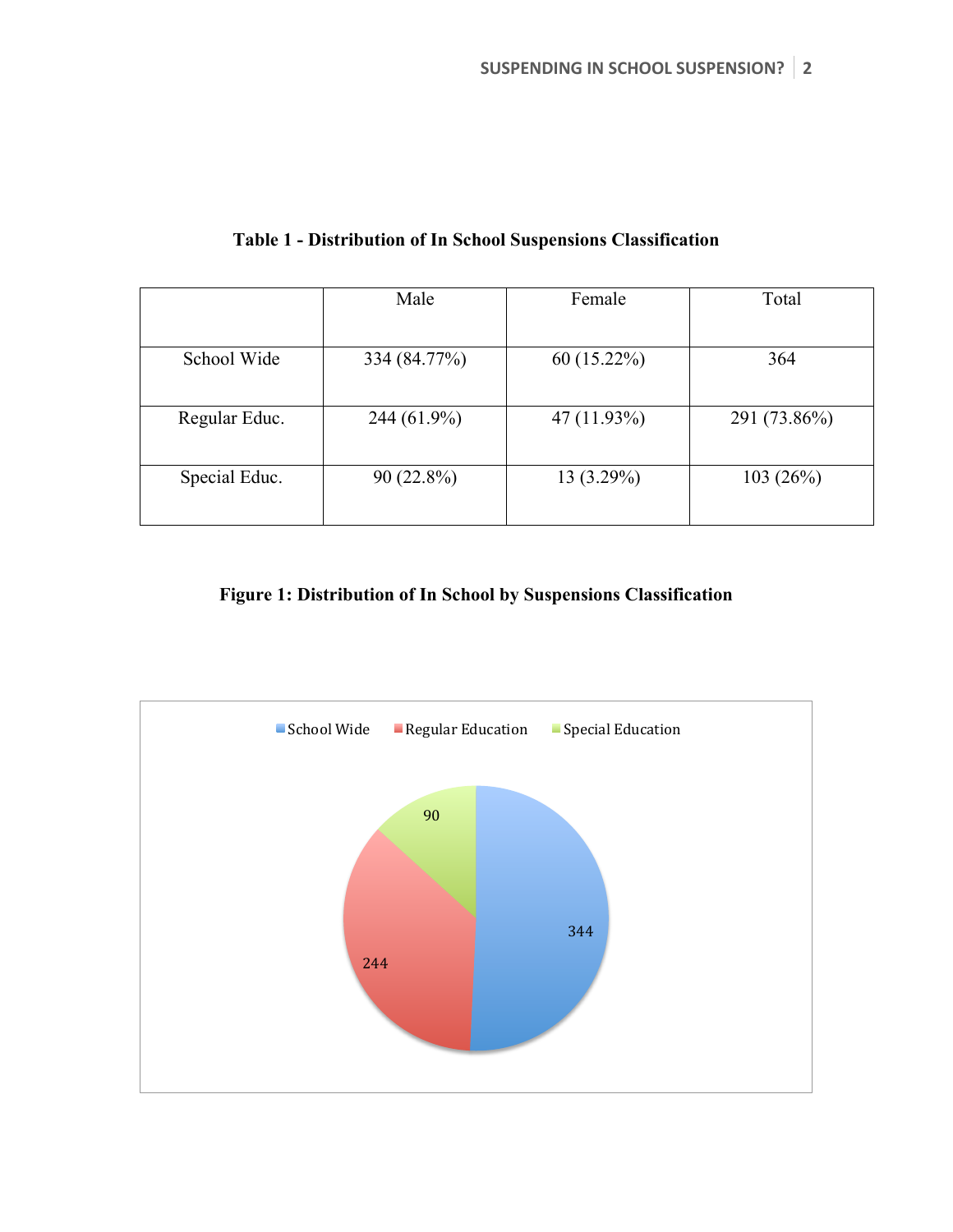The total number of students who received one or more days of ISS was comprised of 75 6th graders (19%), 201 7th graders (51%), and 113 8th graders (28.7%)(Table 2, Figure 2).

**Table 2 Distribution of In School Suspensions School wide**

| 6th Grade | 19%    |
|-----------|--------|
| 7th Grade | 51%    |
| 8th Grade | 28.70% |

## **Figure 2: Distribution of In School Suspensions School wide**

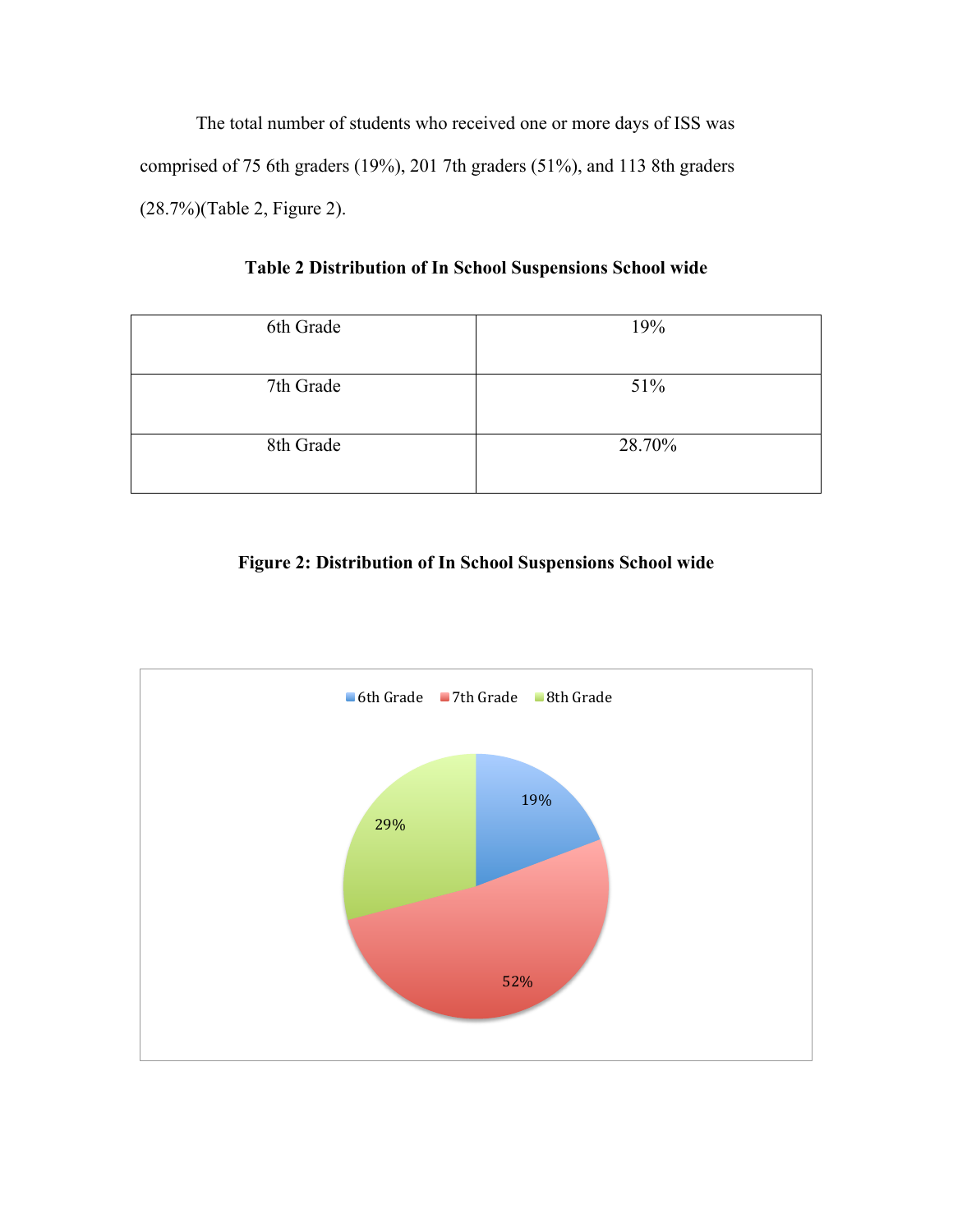The number of times that students were assigned ISS during the 2014-2015 school year included 71 students (18%) who were assigned ISS once by their administrator, 30 students (7.6%) who were assigned ISS twice. 12 students (3%) that were assigned ISS 3 times while 10 (2.5%) and 22(5.6%) students were assigned 4 and 5 times (Table 3, fig 3.).

## **Table 3 Distribution of In School Suspensions by amount of days assigned**

| 1 Day ISS          | 18%   |
|--------------------|-------|
| 2 Days ISS         | 7.60% |
| 3 Days ISS         | $3\%$ |
| 4 Days ISS         | 2.50% |
| 5 or more days ISS | 5.60% |
| 1 Day ISS          | 18%   |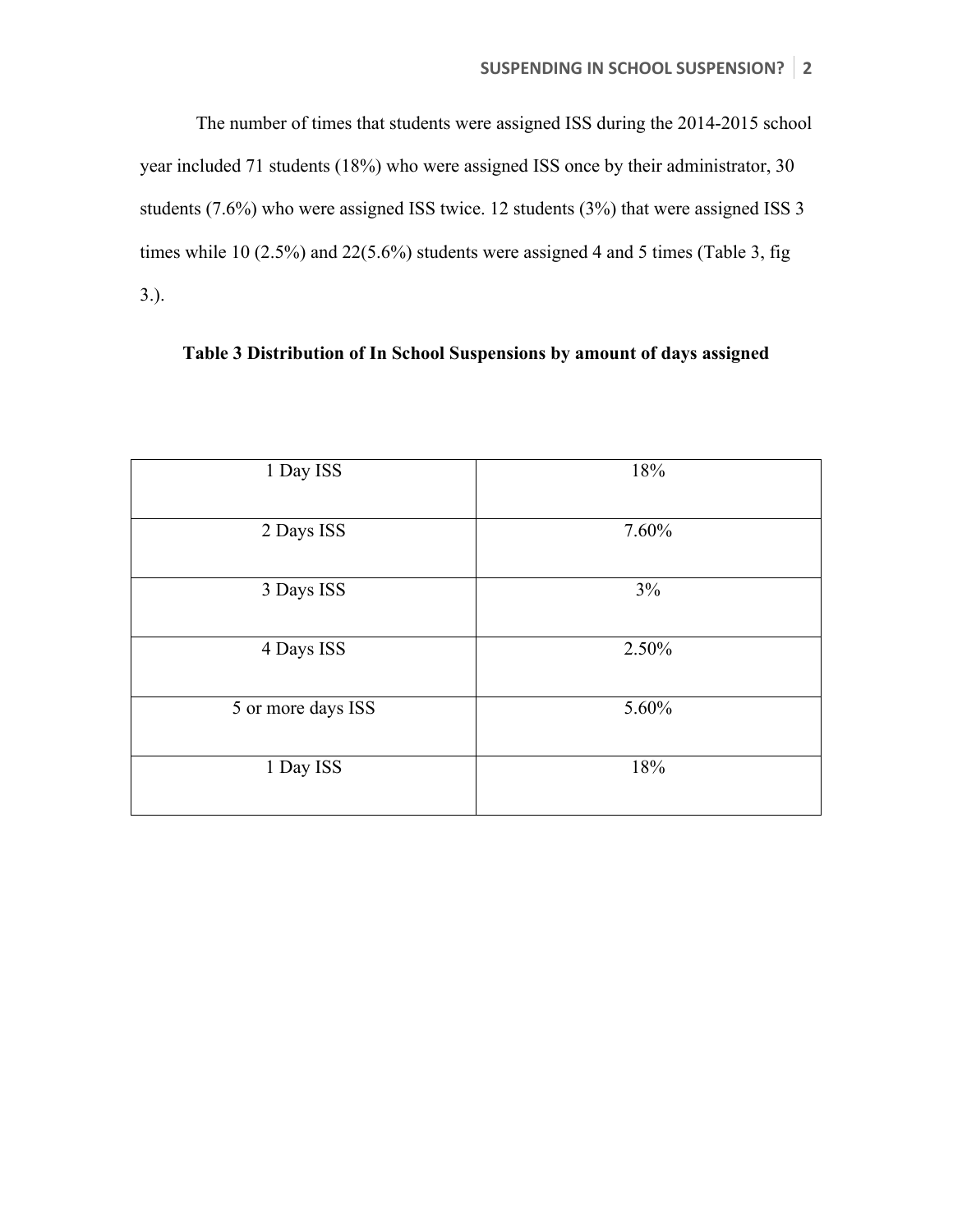## **Figure 3: Distribution of In School Suspensions by amount of days assigned**



 Of the 394 students assigned ISS, 3 students (8%) were assigned less than 1 day of ISS for a discipline infraction, of these 3 students 3 were part of the regular education curriculum and 0 were part of the special education curriculum. 322 students (84.3%) were assigned 1 full day of ISS for an individual discipline infraction, 236 (59.9%) of students were part of the regular education program and 87 (22%) of students were in the special education program. 27 students (6.85%) were assigned 2 days of ISS for an individual discipline infraction, 19 students (4.82%) were regular education students and 8 (2%) were part of the special education program. Two students (.5%) were assigned 3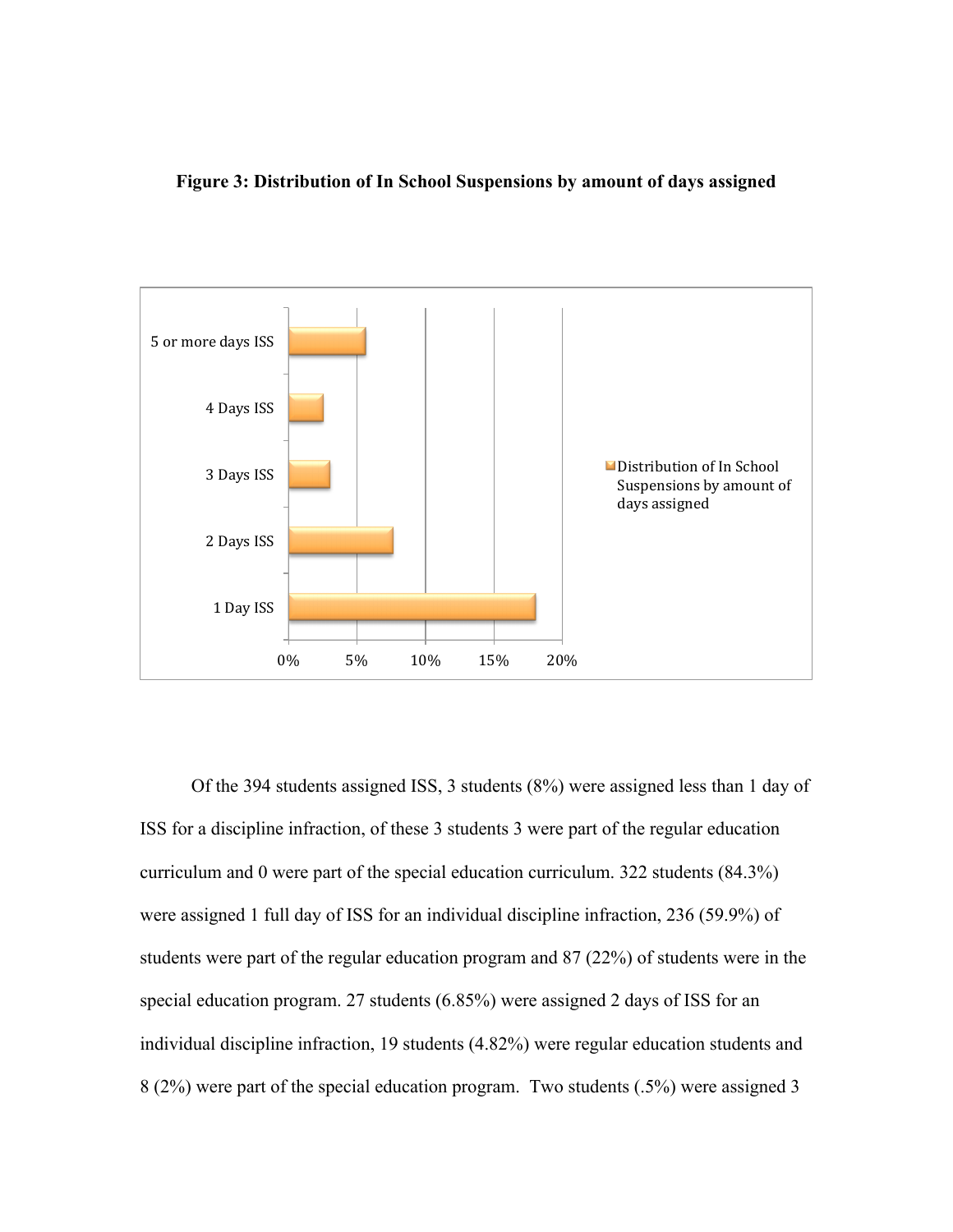days of ISS for an individual discipline infraction, both were part of the regular education program. Only 1 student (.76%) was assigned more that 3 days of ISS at once. This student was a regular education student (Table 4, Figure 4).

|                  | <b>Total Students</b> | <b>Regular Education</b> | <b>Special Education</b> |
|------------------|-----------------------|--------------------------|--------------------------|
|                  |                       | <b>Students</b>          | <b>Students</b>          |
| Less than 1 day  | $\mathbf{3}$          | $\mathbf{3}$             | $\boldsymbol{0}$         |
| assigned         |                       |                          |                          |
| 1 day assigned   | 322                   | 236                      | 87                       |
| 2 days assigned  | 27                    | 19                       | 8                        |
| 3 days assigned  | $\overline{2}$        | $\overline{2}$           | $\boldsymbol{0}$         |
| More than 3 days | $\mathbf{1}$          | $\mathbf{1}$             | $\boldsymbol{0}$         |
| assigned         |                       |                          |                          |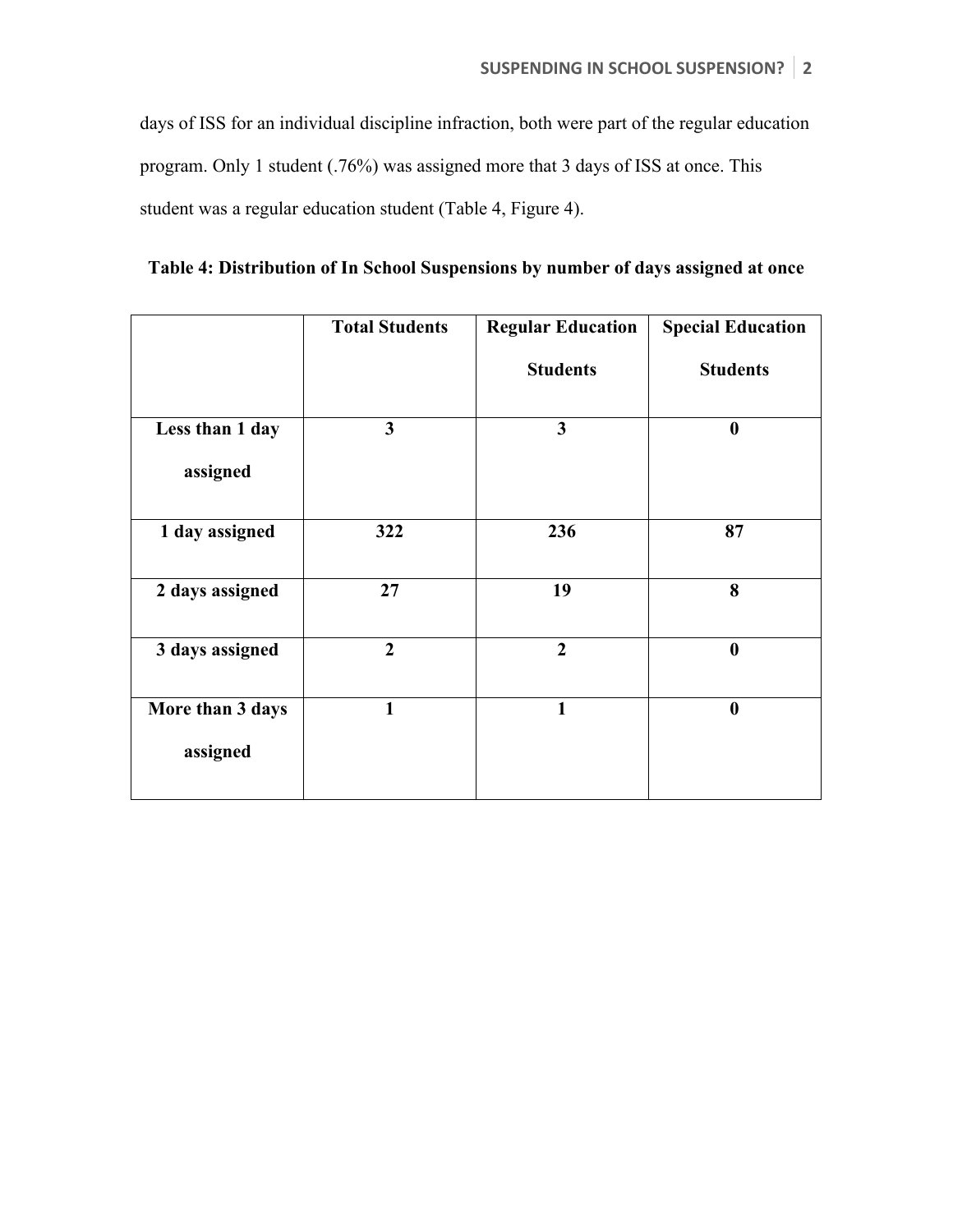

**Figure 4: Distribution of In School Suspensions by number of days assigned at once**

During the 2014-2015 school year ISS was assigned 38 times in the month of January, 11 times in February, 46 times in March, 22 times in April, 45 times in May, 0 for June and July, 5 in August, 37 in September, 40 in October, 51 in November, and 53 in December (Table 5, fig. 5).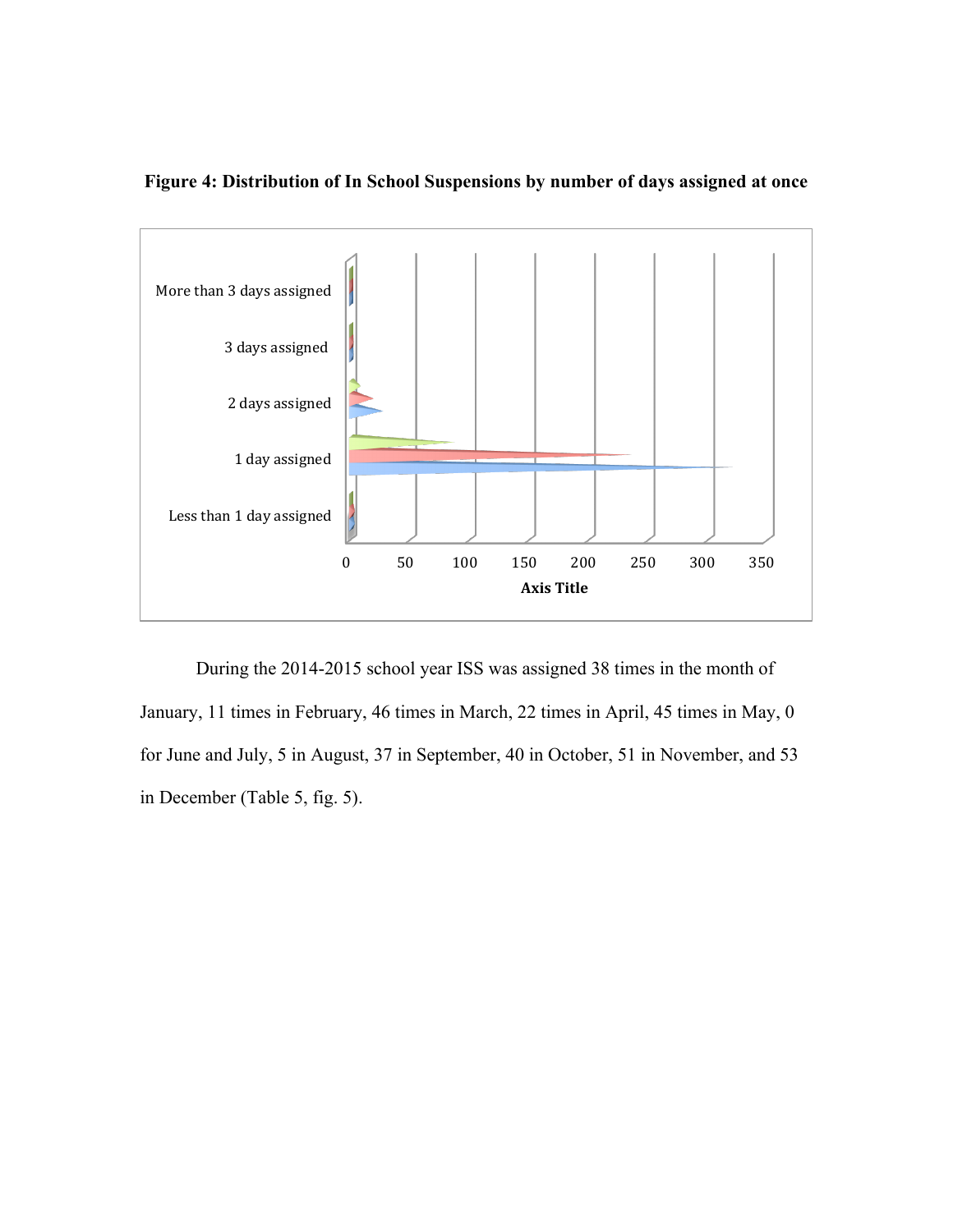| January   | $\overline{38}$  |
|-----------|------------------|
| February  | $\overline{11}$  |
| March     | 46               |
| April     | $\overline{22}$  |
| May       | 45               |
| June      | $\boldsymbol{0}$ |
| July      | $\boldsymbol{0}$ |
| August    | $\overline{5}$   |
| September | 37               |
| October   | 40               |
| November  | $\overline{51}$  |
| December  | $\overline{53}$  |

# **Table 5 Distribution of In School Suspensions by Month**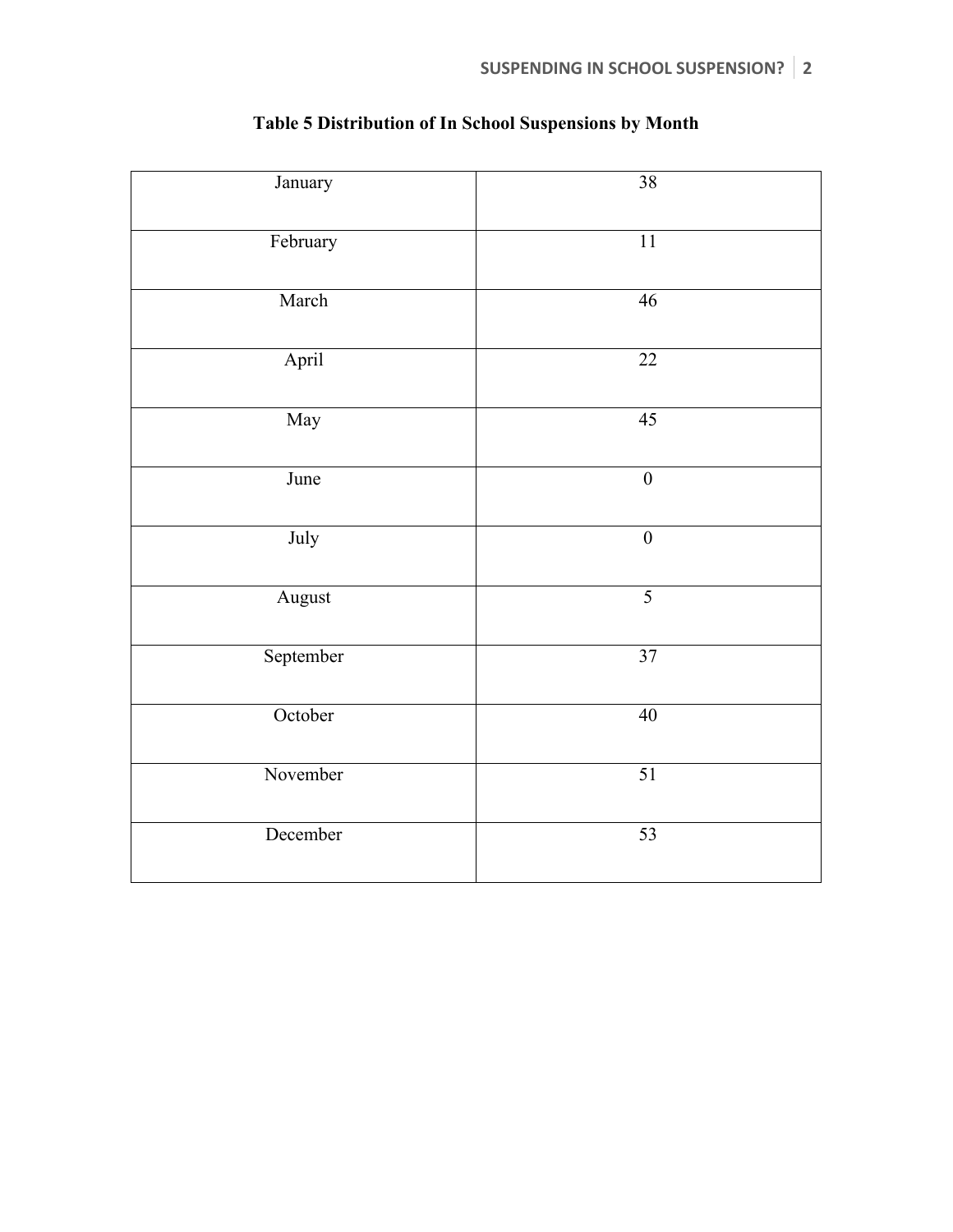

**Figure 5: Distribution of In School Suspensions by Month**

 The findings of this study and the data presented will be further developed and discussed in Chapter 5 Discussion/Conclusions. Additionally, conclusions will be drawn as well as recommendations for action and further study will be suggested.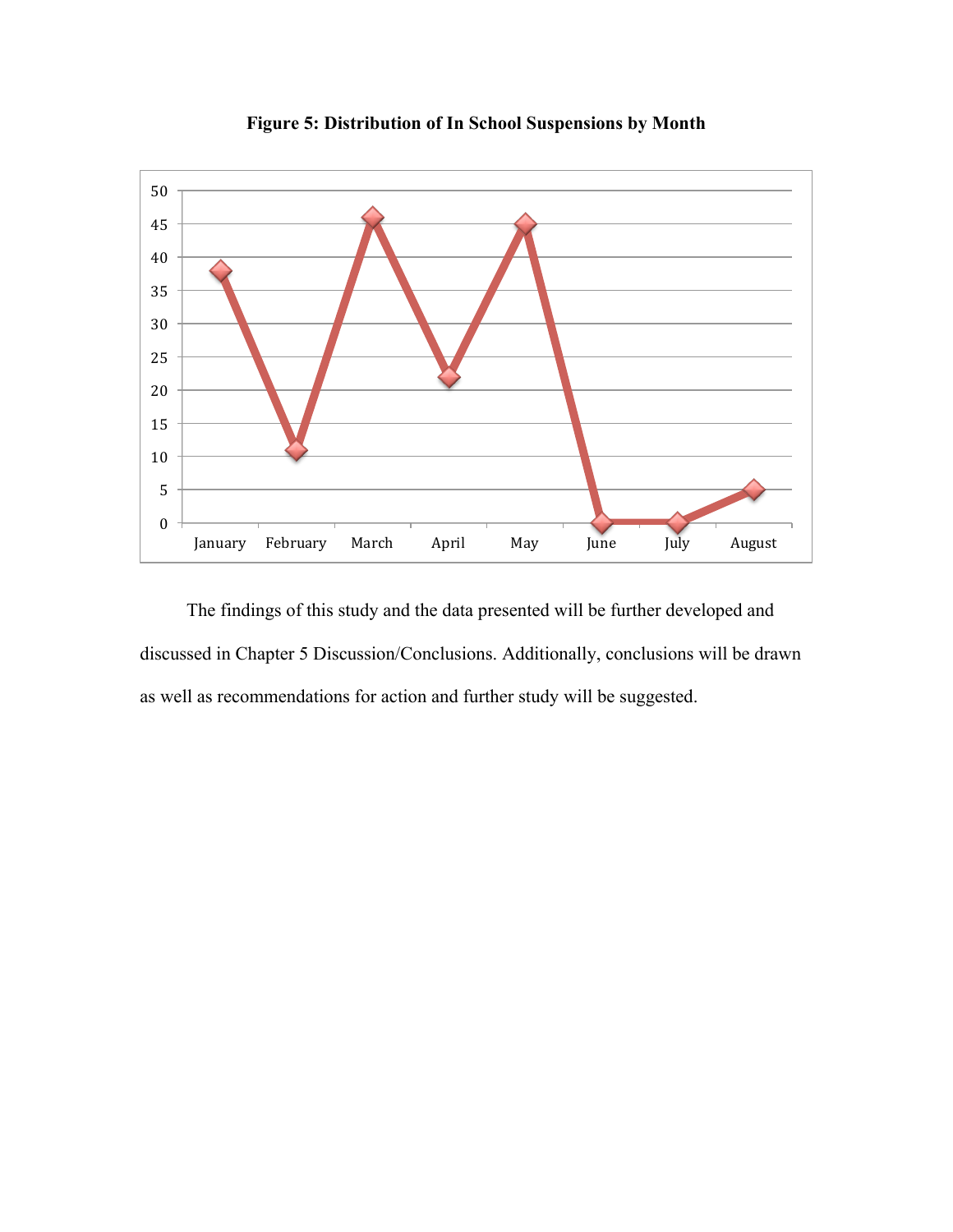## **Chapter 5**

## **Discussion**

## **Summary of Major Findings**

This study, conducted on whether or not In School Suspensions (ISS) is effective in reducing student behavioral problems was predicated upon answering three specifically directed research questions.

Research question 1: Is ISS, in its current design a viable and effective method to reduce negative student behaviors?

The fact that ISS, in its current design as a viable and effective method to reduce negative student behaviors is certainly debatable. The program itself is viable and capable of being successful with considerations to some changes. The number of students who were assigned ISS once (18%) was nearly identical to those who were assigned it more than once (18.8%). In other words, the number of students who "get into trouble" only once is equal to those that "get into trouble" more than once. A majority of those with recidivating assignments to ISS were for repeated negative behaviors. This does not reflect effectiveness in the goal of reducing negative student behaviors.

Research Question 2: Is there a positive correlation between the number of negative behaviors of certain students and the assigning of ISS?

For certain demographics like gender, grade level, and educational classification, there is a positive correlation between the number of negative behaviors and the "types"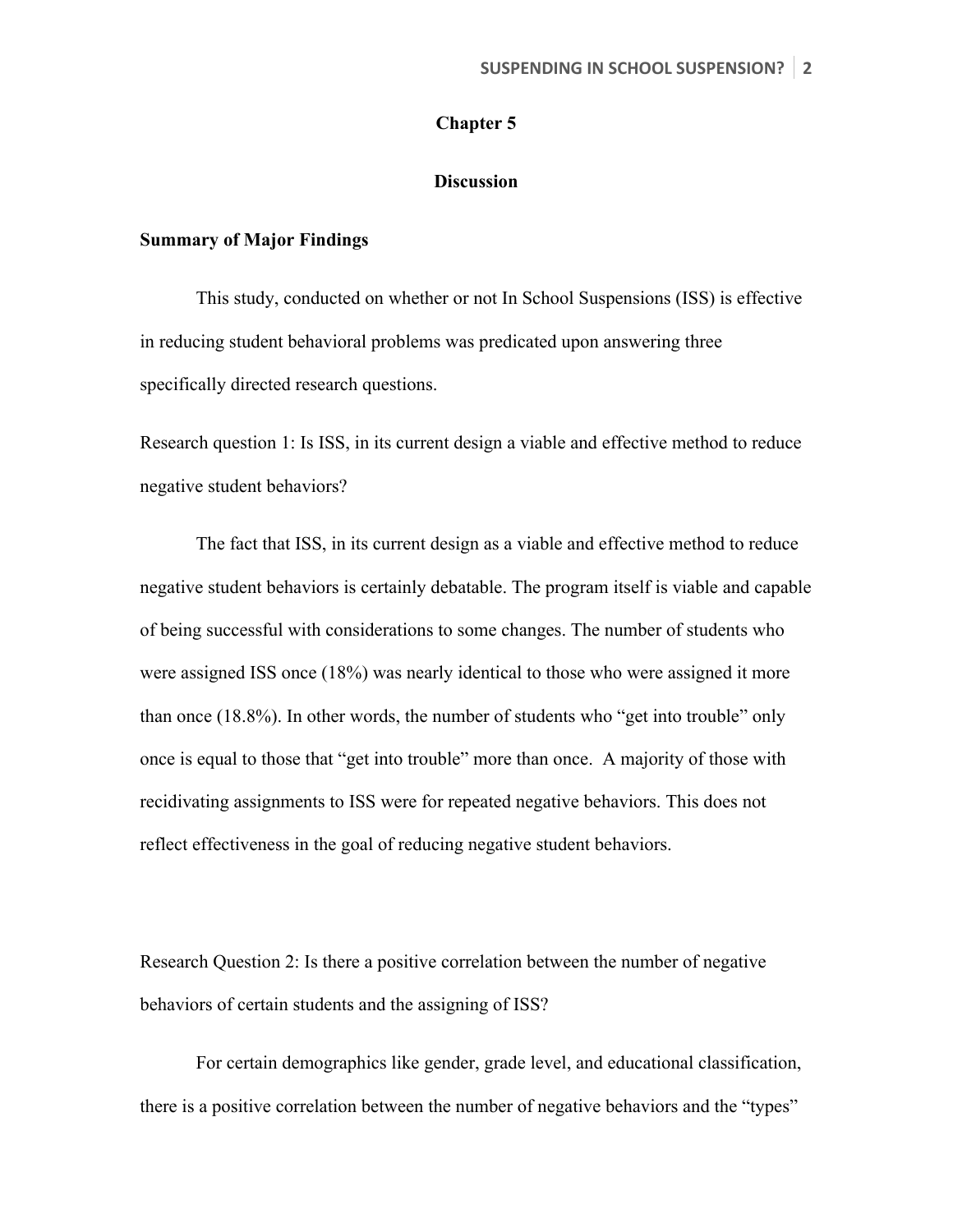of students who are assigned ISS. Numerous identifying demographics and other defining factors separate how often certain types of students are assigned ISS. In School Suspension seems to be chosen as a disciplinary measure more often for males (84.77%) than females (15.22%). This is similar for students in regular education curriculum and Special Education curriculum when disaggregated by gender.

When data is disaggregated relative to grade,  $7<sup>th</sup>$  grade has the majority of ISS assignments. Students in  $7<sup>th</sup>$  grade are 32 percent more likely than  $6<sup>th</sup>$  graders and 22.3 percent more likely than  $8<sup>th</sup>$  graders to receive ISS as a disciplinary measure; this conclusion was drawn due to the fact that over half (51%) of students who were assigned ISS came from the  $7<sup>th</sup>$  grade.

Nearly one third of the total number of students being assigned to ISS receive Special Education services which would conclude that students who receive Special Education services are much more likely to be assigned ISS. It would seem that an overwhelming majority of students assigned ISS throughout the 2014-2015 school year could be demographically profiled as male  $7<sup>th</sup>$  grade students receiving a regular education curriculum.

School wide, the amount of negative behaviors does reflect a positive correlation for the amount of students but when the data is disaggregated on an individual student basis it does not reflect a positive correlation.

Research Question 3: Does the use of ISS as a disciplinary measure reduce the occurrence of negative behaviors of students?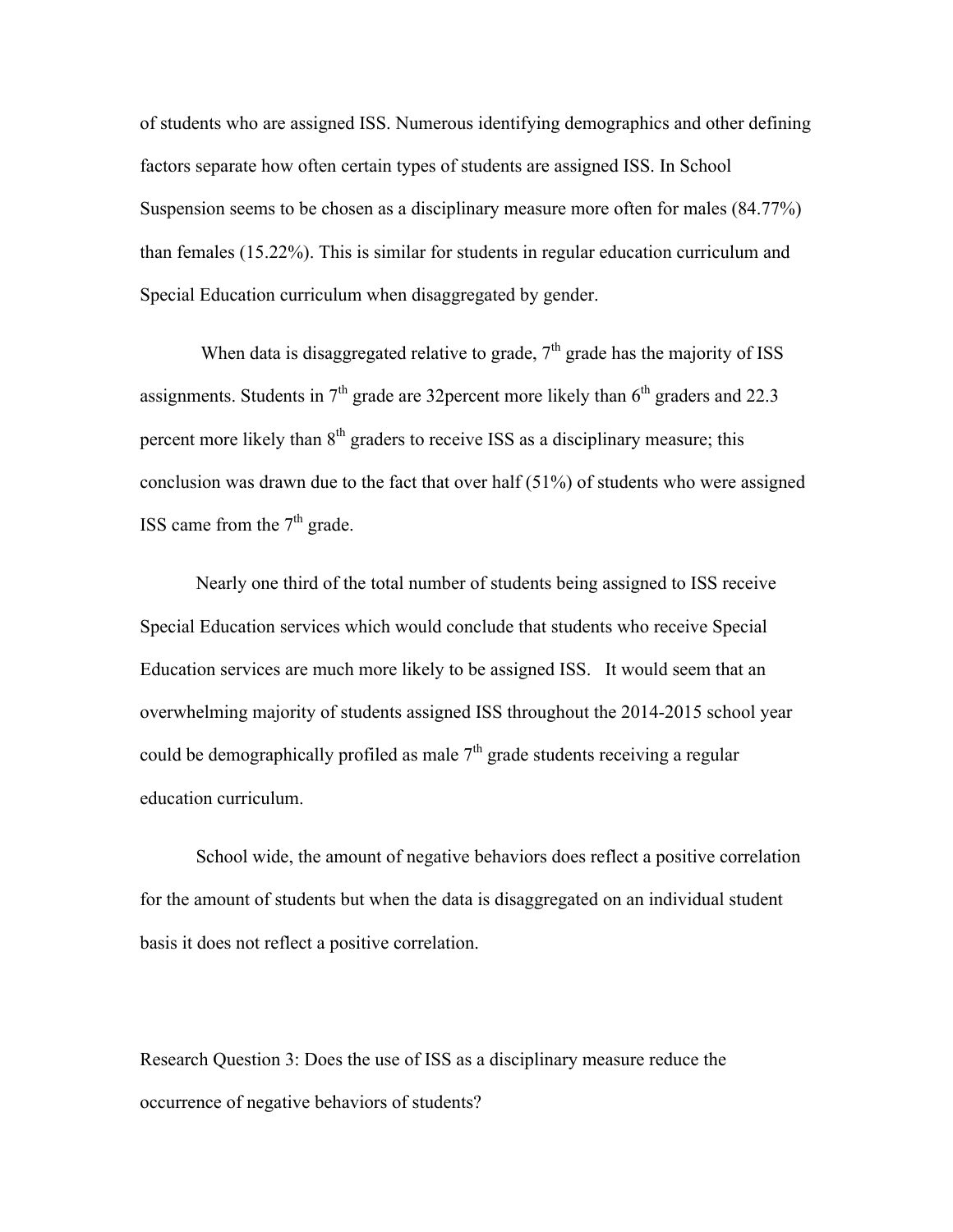When ISS is used as a disciplinary measure it does reduce the *reoccurrence* of negative behaviors on an individual basis. The amount of  $1<sup>st</sup>$  time ISS recipients is nearly the same as that of  $2^{nd}$ ,  $3^{rd}$ ,  $4^{th}$  and  $5+$  ISS recipients combined. There is still a large amount of negative behaviors that take place as a whole but of the low recidivism reflected in the data, proves a reduction in how often they take place.

In most cases, students are only assigned ISS on a day by day basis (one day at a time). One day assignments to ISS make up 84.3% of the total days assigned. Students are rarely assigned more than 1 day at a time.

As many teachers tend to believe, students are more likely to have discipline infractions towards holiday breaks. In the months leading to December there is a gradual increase in the amount of ISS assignments. Students tend to spike in negative behaviors during the "post holiday stretch" (January-March), and spike once more right before school is out (May).

## **Limitations of the Study**

The study only included data for the 2014-2015 academic school year. This limited the study because the teacher-researcher did not have a baseline for which to compare the data that was collected.

The teacher-researcher did not have access to the details of each incident that led to student being assigned ISS. The details of the incident were limited to the behavior code attached via Powerschool to each ISS assignment. This left the teacher-researcher dependent upon the assigned administrator of the student and how they decided to interpret the discipline infraction. It does not give a truly clear picture as to "why" ISS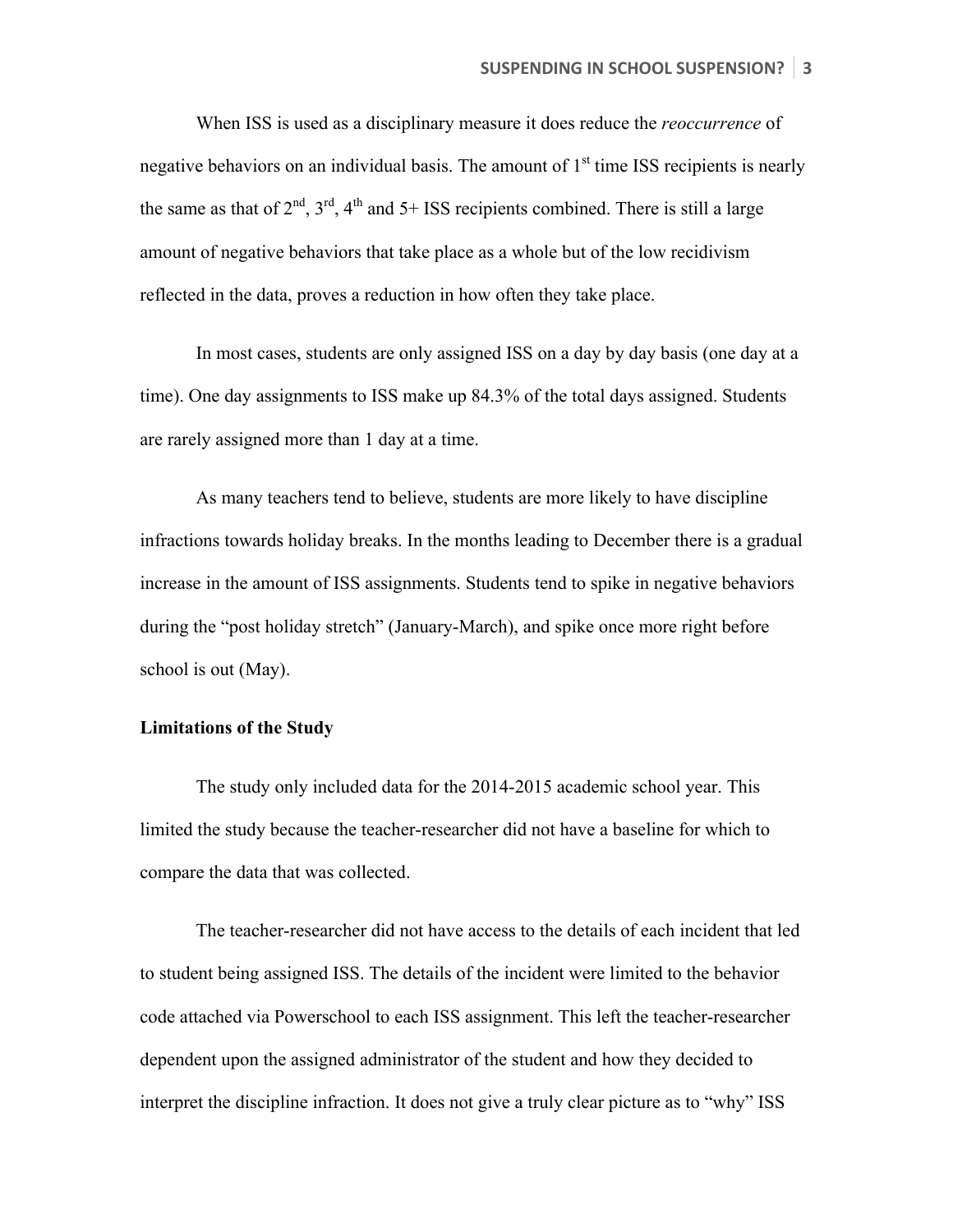was chosen as the preferred method of discipline. In some cases this is because the student receives special services and the amount of out of school (OSS) suspensions is limited without certain procedures.

The data collected does not account for certain changes in demographics or physical location such as a student moving from the regular education program to the special education program or vice versa. Not having this information could have possibly skewed the data.

If someone desired to replicate this study it is recommended that the researcher collect data from a 3-year span as opposed to 1 calendar school year. A three-year span would allow the researcher to establish a baseline and truly see if there are in fact reductions in negative behaviors. The researcher would also need access to more detailed information like discipline referrals so that conclusions can be drawn on a stronger foundation.

## **Recommendations for Action**

For secondary administrators it is recommended that possible other methods of discipline should be considered. These disciplinary measures should be proactive and focused on students who lie within the demographics most likely to be assigned ISS. Service learning and character education programs are possibilities to consider as well. If eradicating the ISS program is not an option it is recommended that the program should be altered to be more "arduous" and "challenging" so that it does not serve as a "holding room" for students with discipline infractions. It is the hope of the teacher-researcher that the state department of education and its constituencies would consider lobbying for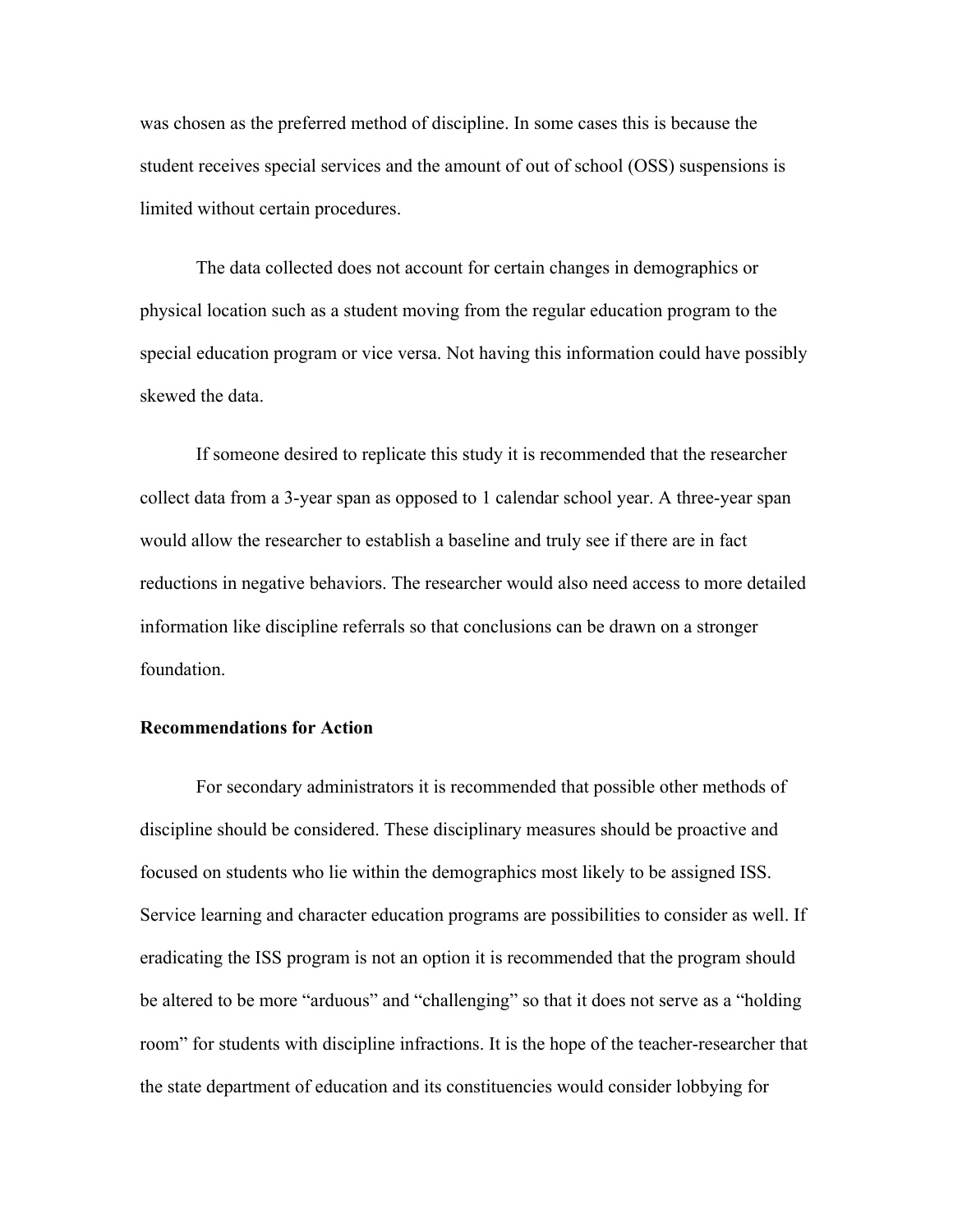funds to incorporate a certified teacher to facilitate a character education or service learning program.

#### **Recommendations for Further Study**

It is recommended that this study or similar studies be conducted at the High school level. This would provide insight to the research questions of this study at a higher level of education.

Future studies should include more areas of study to research. More Data should be collected for multiple demographics such as race, geography of the school (inner city or rural), grades, and students who are receiving free and reduced lunch.

It is also recommended that future research should include a longitudinal study with one group as they progress through the middle level or secondary level grades. The study should also be expanded to multiple middle and high schools as well.

## **Overall Significance of the Study**

This study provides valuable information and perspective for teachers and administration. It provides an eye opening picture into one of the most commonly used forms of discipline in middle and high schools across the nation.

The study sheds light on how effective the use of ISS as a disciplinary measure is. For teachers it helps to establish expectations for how some students will react to the ISS assignment.

The study also shows some of the consistent patterns and trends with middle school students. In the study certain demographics were shown to me more likely than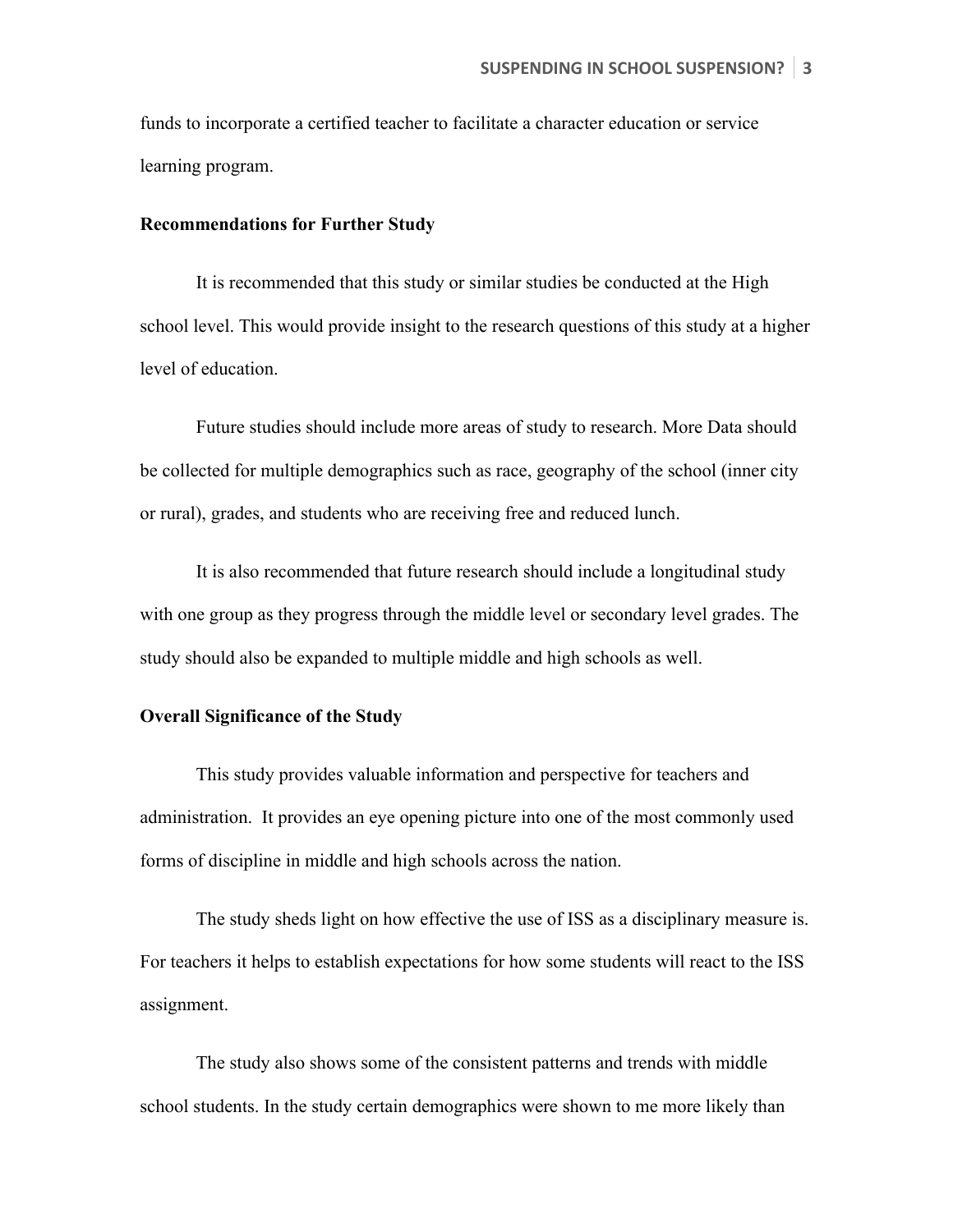others to be assigned ISS. Certain patterns were revealed in the assignments during particular months of the school year. Teachers and administrators can take advantage of the information provided in the study by considering it when assessing their professional development needs. Teachers, administrators, and district officials can consider this information when revising and developing their discipline guidelines.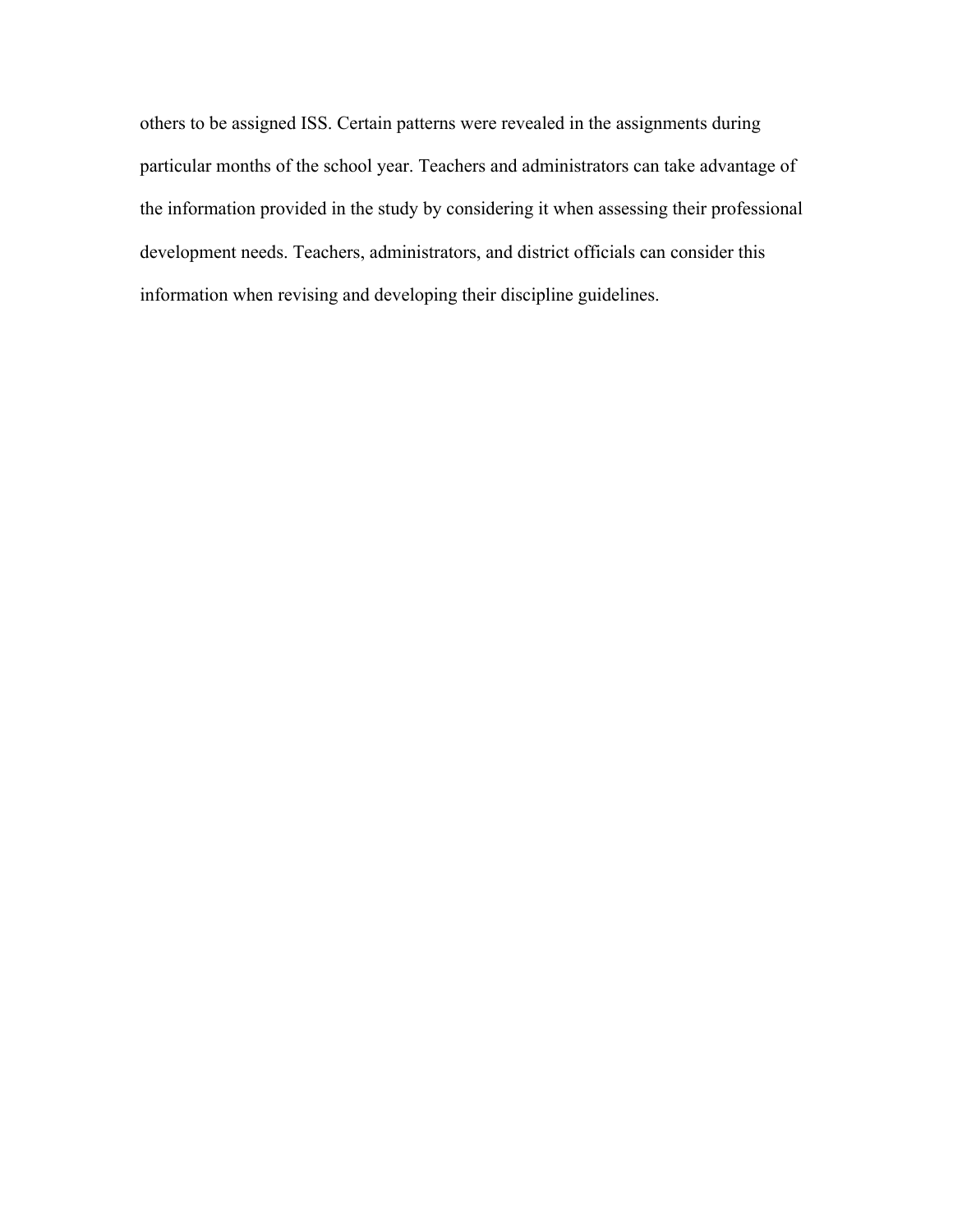#### **Appendix A: Approved Research Proposal**

Research Proposal

**Candidate:** Leron M. Rahynes

**Date:** 1/28/15

**Site:** Gable Middle School

**Topic:** Whether or not In School Suspensions (ISS) is effective in reducing student behavioral problems.

## **Problem Statement:**

As a practicing professional educator for the past five years the teacher-researcher has observed an overwhelming amount of recidivism in In School Suspension (ISS). This could lead one to believe that ISS is not an effective measure to curtail negative behavior.

### **Significance of the study:**

ISS is a disciplinary measure that costs time, money, and student seat-time. Determining the effectiveness of ISS will help determine whether it is needs to continue to be used or should a more cost-effective and academia friendly measure be sought out.

#### **Purpose Statement:**

The purpose of this study is to determine the effectiveness of ISS as a disciplinary measure to reduce negative student behaviors in the middle school environment.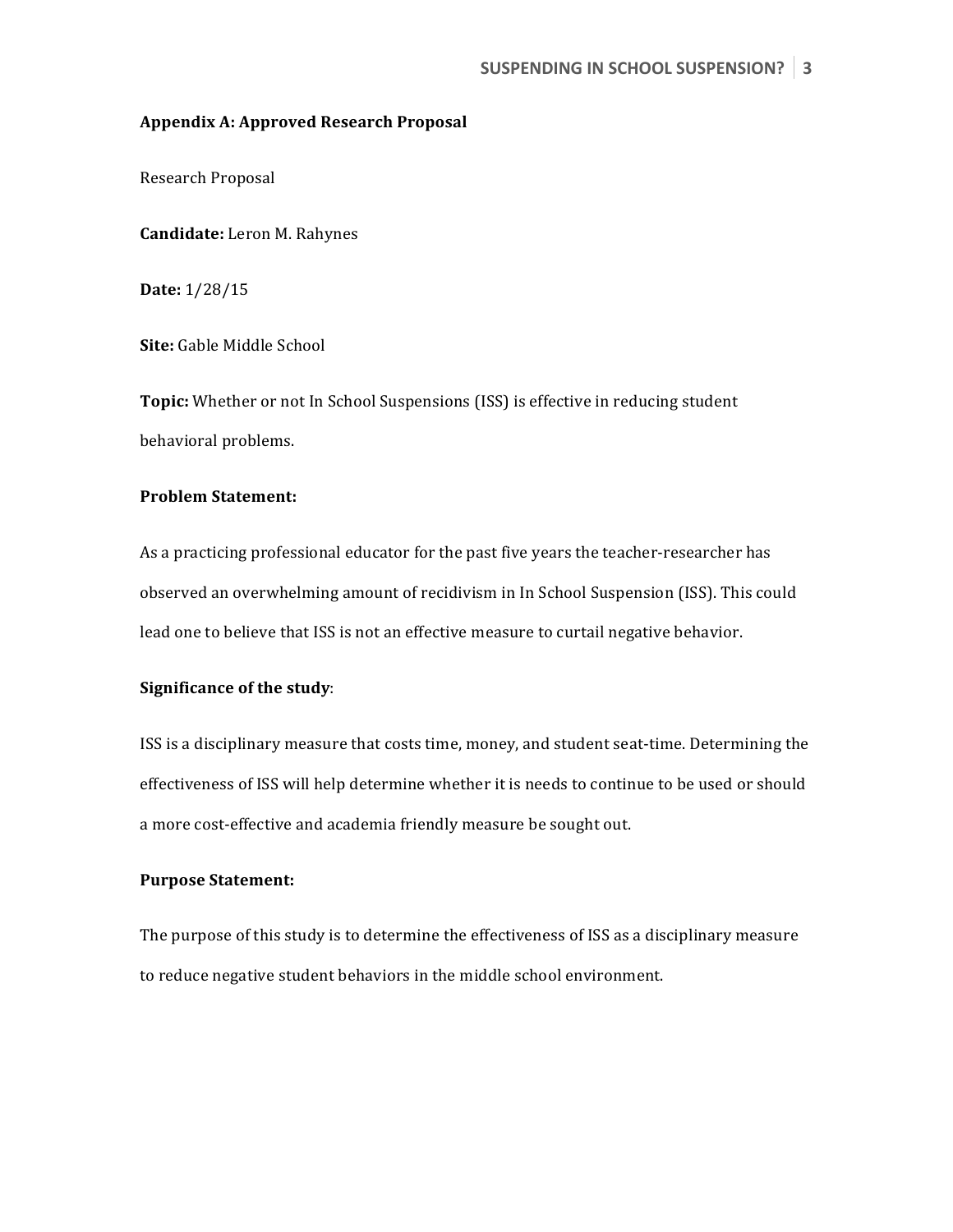#### **Hypothesis:**

It is the hypothesis of the teacher-researcher that the data gathered from this research study will show that ISS is not an effective measure to reduce recidivism or the occurrences of negative behavior.

## **Research Questions:**

Is ISS, in its current design a viable and effective method to reduce negative student behaviors?

Is there a positive correlation between the number of negative behaviors of certain students and the assigning of ISS?

Does the use of ISS as a disciplinary measure reduce the occurrence of negative behaviors of students?

#### **Proposed Research Design**:

Correlational Design

### **Rationale for Proposed Research Design:**

The teacher-researcher has chosen a correlational design for research because the relationship of the two variables being studied without any attempt to influence them. The variables are not being manipulated in any way, shape, or form. This research design is best for casual-comparative research or *associational research.*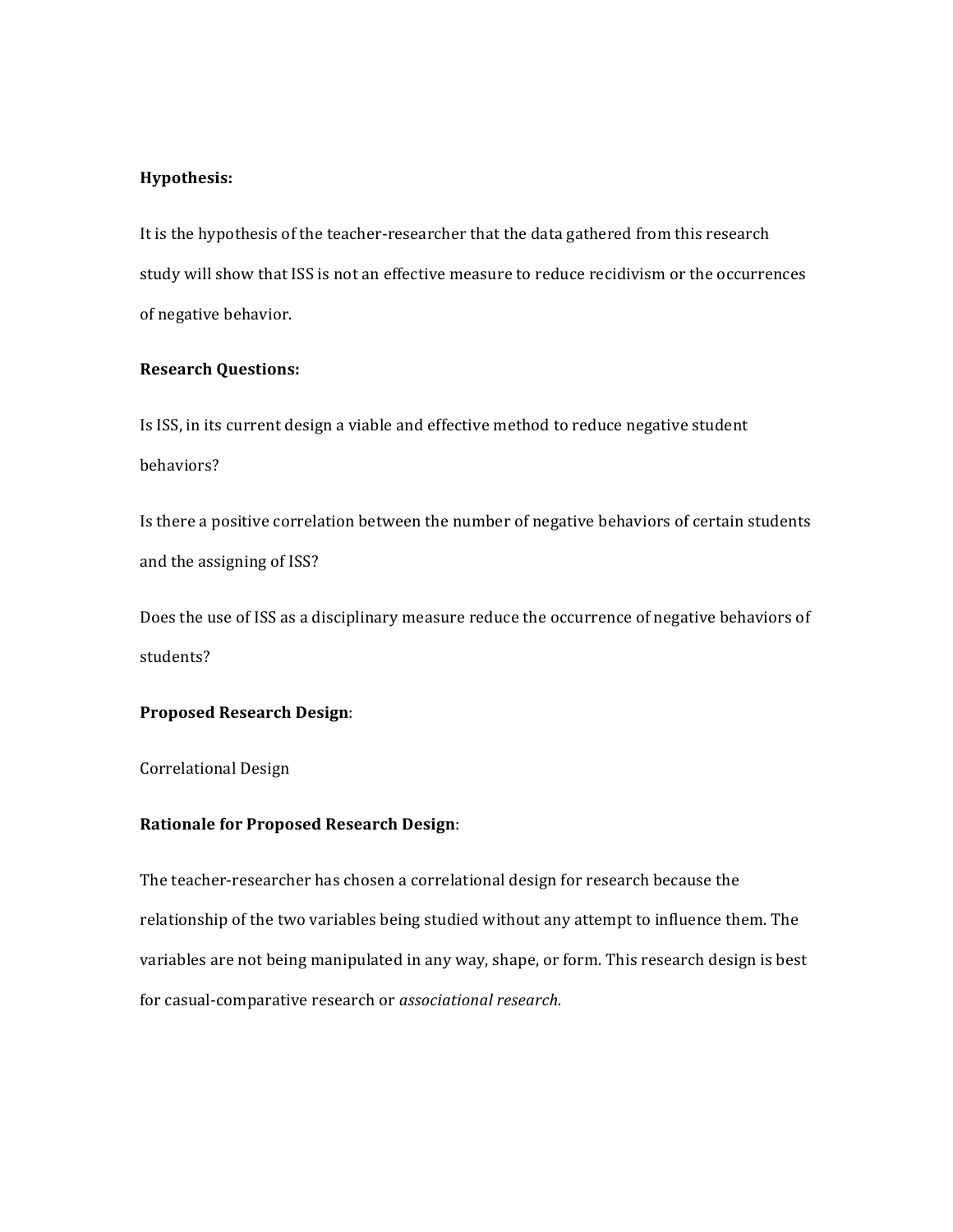## **Proposed Title:**

Suspending In School Suspension? : Is ISS a valid means of disciplinary action to reduce

negative student behaviors?

*Research Proposal is approved. Proceed as planned*.

R. Keith East, Instructor

Feb. 11, 2015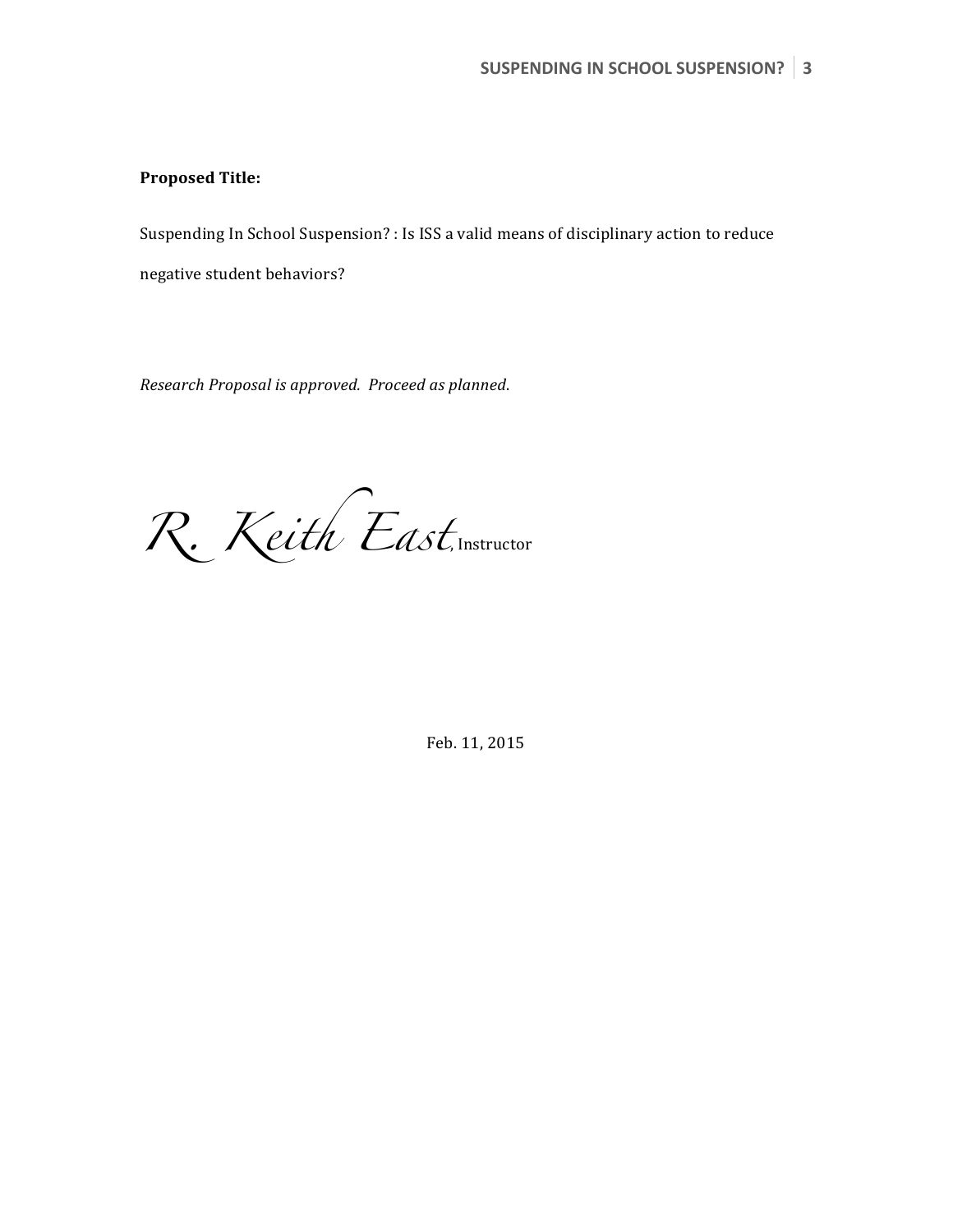#### **Reference:**

- Achilles, G. M., McLaughlin, M. J., & Croninger, R. G. (2007). Sociocultural correlates of disciplinary exclusion among students with emotional, behavioral, and learning disabilities in the SEELS National database. *Journal of Emotional and Behavioral Disorders, 15*, 33–45.
- Allman, K., & Slate, J. (2011). School discipline in public education: A brief review of current practices. *International Journal of Educational Leadership Preparation, 6*(2). Retrieved March 11, 2015, from ERIC Institute of Education Sciences.
- American Psychological Association, Zero Tolerance Task Force. (2008). Are zero tolerance policies effective in the schools? An evidentiary review and recommendations. *American Psychologist, 63*(9), 852–862.

http://eric.ed.gov/?id=EJ824556

Amuso, J. G. (2007). The occurrence of student absenteeism from the regular school setting and student achievement on the seventh grade mathematics Mississippi curriculum test (Doctoral dissertation). Available from ProQuest Dissertations and Theses database. (UMI No. 3300838)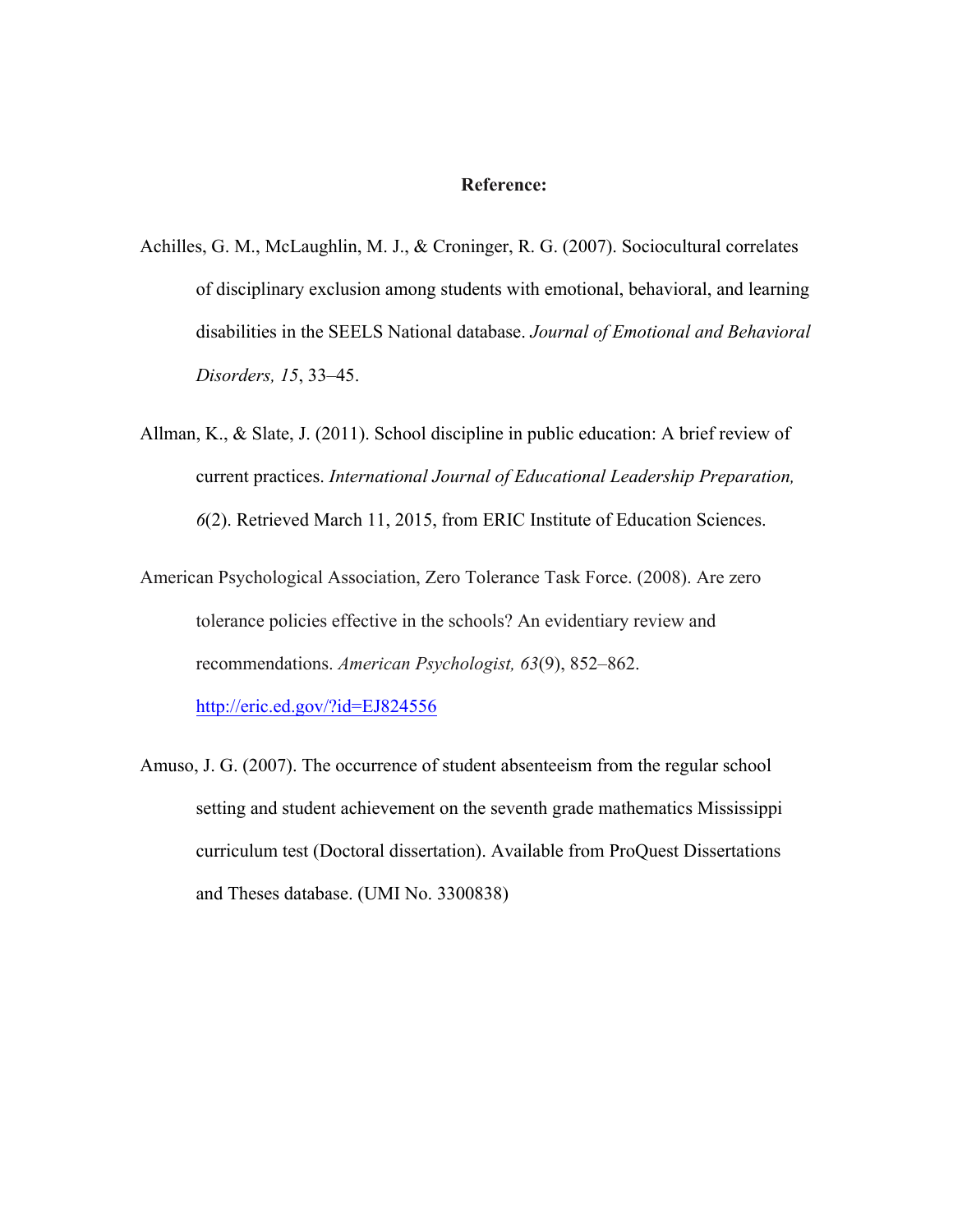- Burke, A., & Nishioka, V. (2014). *Suspension and expulsion patterns in six Oregon school districts* (REL 2014–028). Washington, DC: U.S. Department of Education, Institute of Education Sciences, National Center for Education Evaluation and Regional Assistance, Regional Educational Laboratory Northwest. Retrieved from http://ies.ed.gov/ncee/edlabs.
- Commission for Positive Change in the Oakland Public Schools. (1992). Keeping children in school: Sounding the alarm on suspensions. Oakland, CA: Urban Strategies Council.
- Krezmien, M. P., Leone, P. E., & Achilles, G. M. (2006). Suspension, race, and disability: Analysis of statewide practices and reporting. *Journal of Emotional and Behavioral Dis- orders, 14*(4), 217–226. http://eric.ed.gov/?id=EJ766658
- Lee, T., Cornell, D., Gregory, A., & Fan, X. (2011). High suspension schools and dropout rates for black and white students. *Education and Treatment of Children, 34*(2), 167–192. http://eric.ed.gov/?id=EJ920359
- Losen, D. J., & Martinez, T. (2013). *Out of school & off track: The use of suspensions in American middle and high schools*. Los Angeles, CA: University of California, Los Angeles, Civil Rights Project, Center for Civil Rights Remedies. http://eric.ed.gov/?id=ED541731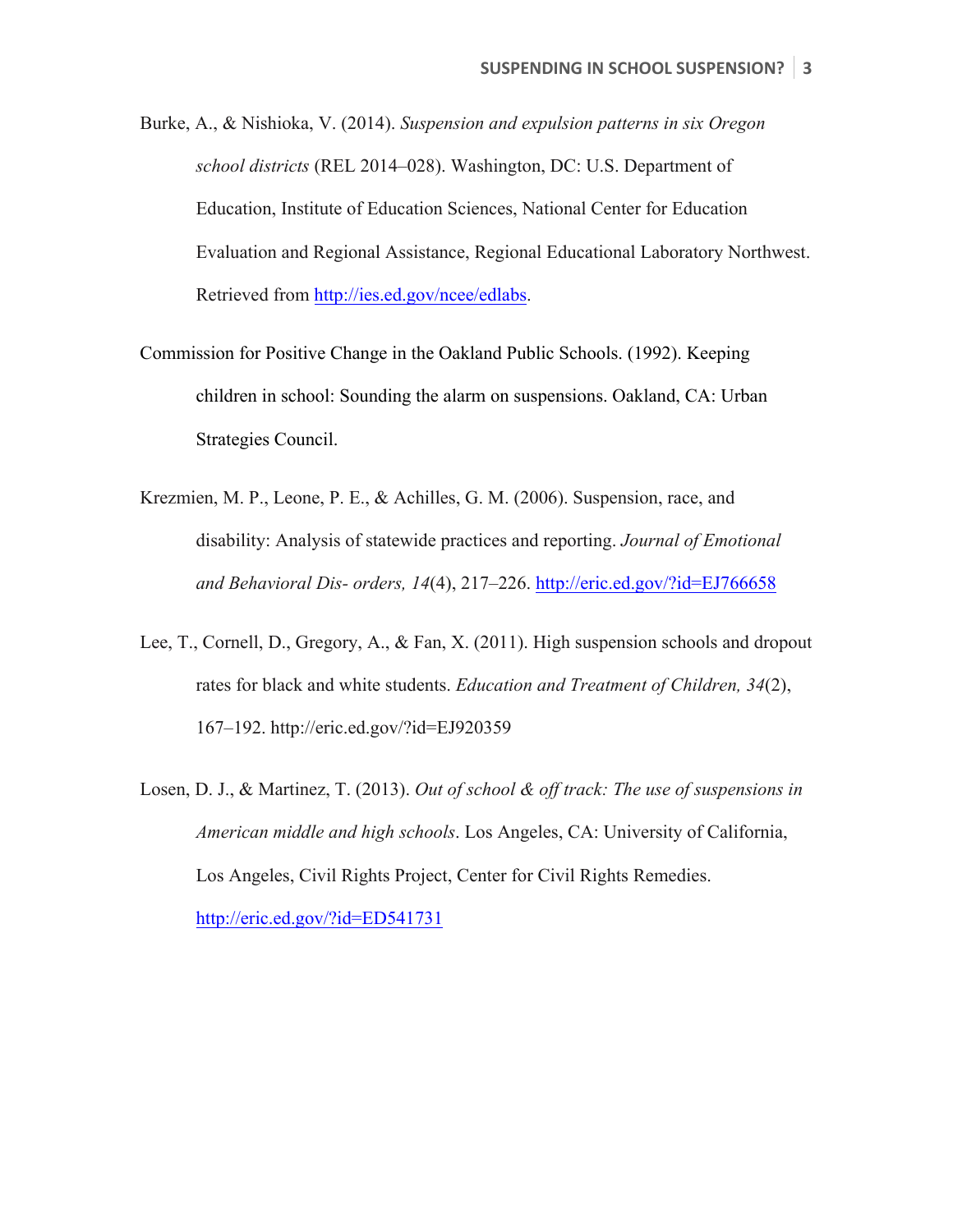- Moore (Benoît), A. J. (2014). Policy in practice: Enabling and inhibiting factors for the success of suspension centres. *Australian Journal of Teacher Education, 39*(11). http://dx.doi.org/10.14221/ajte.2014v39n11.7
- Morris, R. C., & Howard, A. C. (2003). Designing an effective in-school suspension program. Clearing House, 76, 156-159. doi: 10.1080/0098650309601994
- Morrison, G. M., & Skiba, R. (2001). Promises and perils. psychology in the schools, 38, 173-184. doi:10.1002/pits.1008
- Nocera, E. (n.d.). Impact of school-wide positive behavior supports on student sehavior in the middle grades. *Research in Middle Level Education, 37*(8). Retrieved March 10, 2014, from ERIC Institute of Educational Sciences.
- Pfleger, R. & Wiley, K. (2012). *Colorado disciplinary practices, 2008-2010: Disciplinary actions, student behaviors, race, and gender.* Boulder, CO: National Education Policy Center. Retrieved [date] from http://nepc.colorado.edu/publication/colorado-disciplinary-practices.
- Sauter, B. (2001). Rethinking the effectiveness of suspensions. Reclaiming Children and Youth, 9, 210-217.
- Skiba, R. J. (2002). Special education and school discipline: A precarious balance. behavioral disorders, 27, 81-97
- Skiba, R. (2000). Zero tolerance, zero evidence: An analysis of school disciplinary practice (Policy Research Report #SRS2). Bloomington, IN: Indiana Education Policy Center.